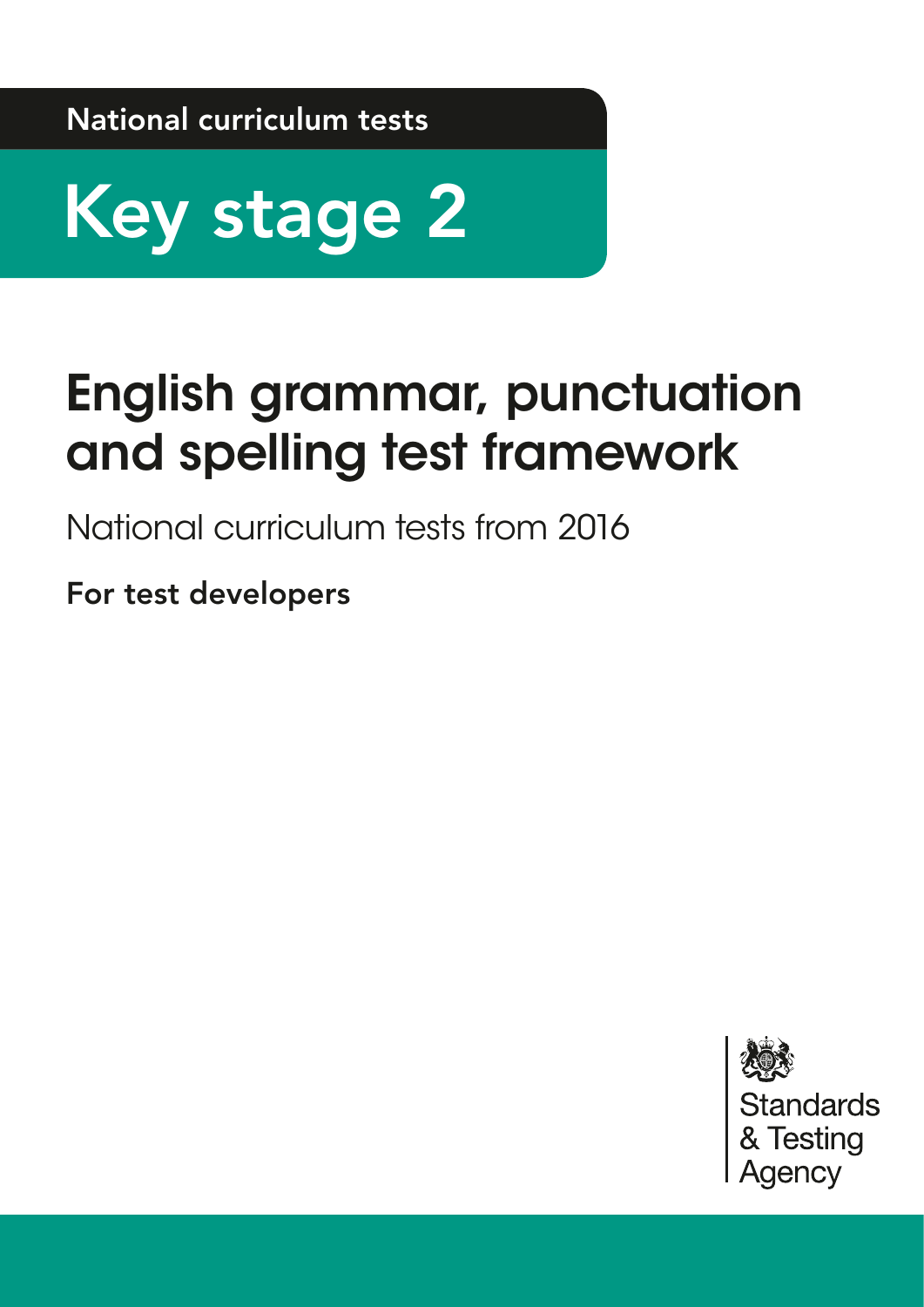© Crown copyright 2015

Key stage 2 English grammar, punctuation and spelling test framework: national curriculum tests from 2016 Electronic version product code: STA/15/7340/e ISBN: 978-1-78315-825-6

**OCL** You may re-use this document / publication (not including logos) free of charge in any format or medium, under the terms of the Open Government Licence v3.0. To view this licence, visit [www.nationalarchives.gov.uk/doc/open-government-licence/](www.nationalarchives.gov.uk/doc/open-government-licence/version/2) [version/](www.nationalarchives.gov.uk/doc/open-government-licence/version/2)3 or email: psi@nationalarchives.gsi.gov.uk.

Where we have identifed any third-party copyright information you will need to obtain permission from the copyright holders concerned.

This document is available for download on the GOV.UK website at www.gov.uk/sta.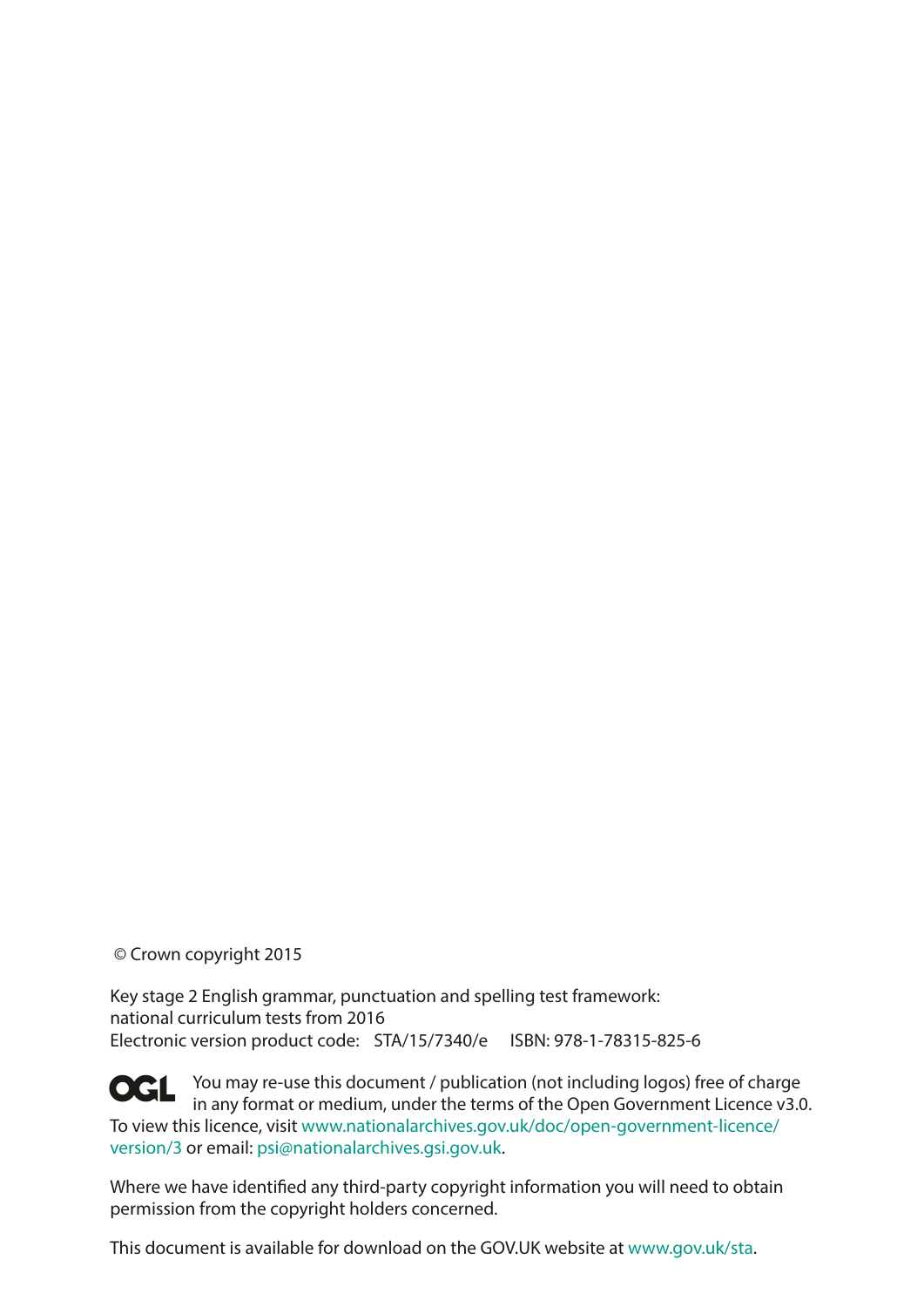# **Contents**

| 1. Overview                                                                                                                                                                                                       | 4                                      |
|-------------------------------------------------------------------------------------------------------------------------------------------------------------------------------------------------------------------|----------------------------------------|
| 1.1 Purposes of statutory assessment                                                                                                                                                                              | $\overline{4}$                         |
| 2. What is a test framework?                                                                                                                                                                                      | 5                                      |
| 3. Nature of the test                                                                                                                                                                                             | 6                                      |
| 3.1 Population to be assessed<br>3.2 Test format                                                                                                                                                                  | 6<br>6                                 |
| 4. Content domain                                                                                                                                                                                                 | 7                                      |
| 4.1 Paper 1: questions<br>4.2 Paper 2: spelling task<br>4.3 Elements of the national curriculum that cannot be assessed in this format<br>4.4 British English conventions<br>4.5 Further definitions and quidance | 8<br>12<br>14<br>15<br>16              |
| 5. Cognitive domain                                                                                                                                                                                               | 18                                     |
| 5.1 Cognitive level<br>5.2 Response strategy<br>5.3 Abstraction rating<br>5.4 Strategy support rating                                                                                                             | 19<br>20<br>21<br>22                   |
| <b>6. Test specification</b>                                                                                                                                                                                      | 23                                     |
| 6.1 Summary<br>6.2 Breadth and emphasis<br>6.3 Format of questions and responses<br>6.4 Marking and mark schemes<br>6.5 Reporting<br>6.6 Desired psychometric properties<br>6.7 Performance descriptor            | 23<br>23<br>25<br>26<br>27<br>28<br>28 |
| 7. Diversity and inclusion                                                                                                                                                                                        | 31                                     |
| 7.1 Access arrangements<br>7.2 Pupils with English as an additional language (EAL)<br>7.3 Compensatory marks                                                                                                      | 32<br>32<br>32                         |
| Appendix: Glossary of terminology used in the test framework                                                                                                                                                      | 33                                     |
| <b>References</b>                                                                                                                                                                                                 | 34                                     |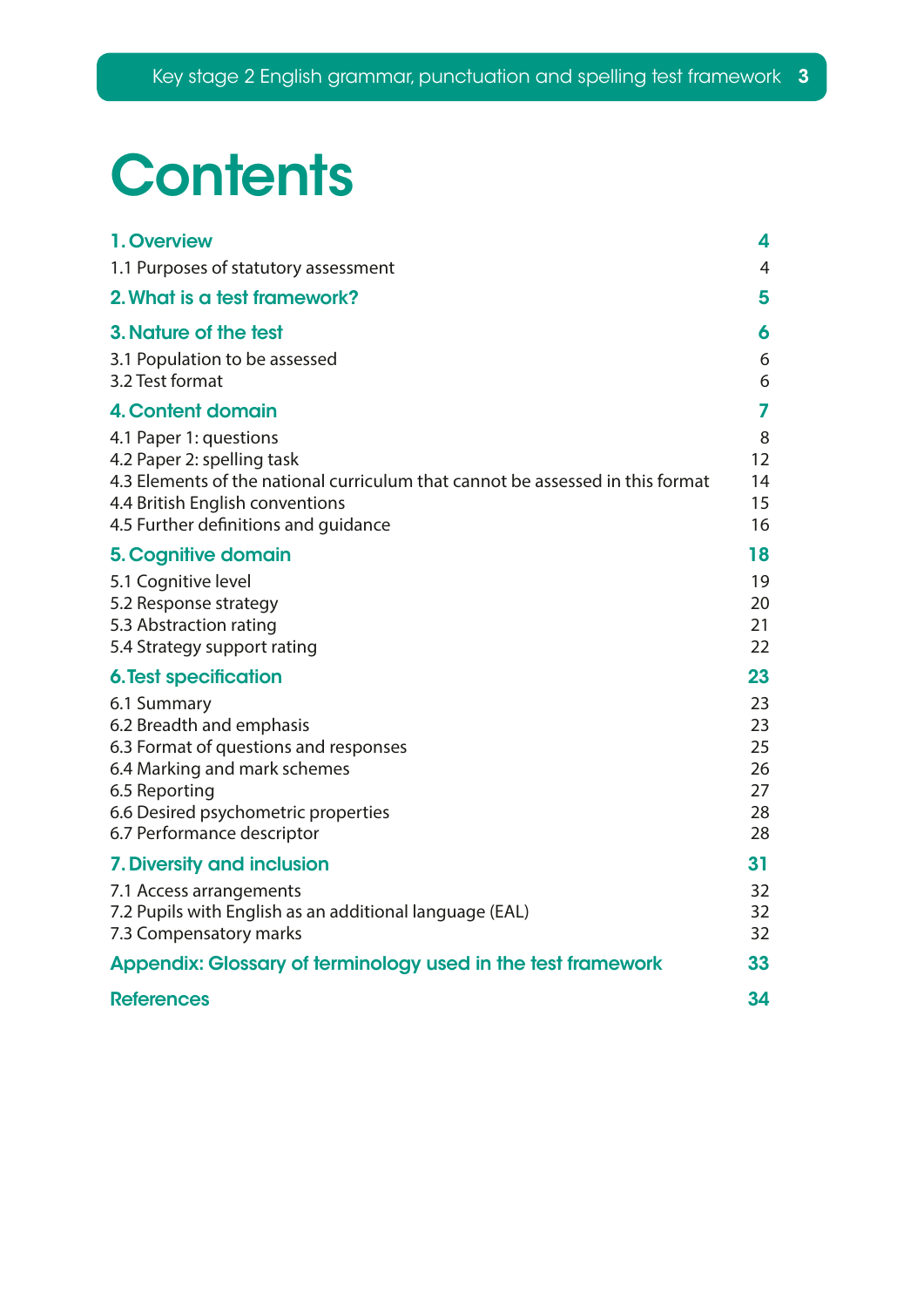# <span id="page-3-0"></span>1. Overview

This test framework is based on the national curriculum programme of study (2014) for English, introduced for teaching in schools from September 2014 and frst assessed in the summer term 2016. The framework specifes the purpose, format, content and cognitive domains of the key stage 2 English grammar, punctuation and spelling tests; it is not designed to be used to guide teaching and learning or to inform statutory teacher assessment.

This document has been produced to aid the test development process.

## 1.1 Purposes of statutory assessment

The main purpose of statutory assessment is to ascertain what pupils have achieved in relation to the areas of the national curriculum (2014) describing grammar, punctuation and spelling.

The main intended uses of the outcomes as set out in the Bew Report and the Government's consultation document on primary assessment and accountability are to:

- hold schools accountable for the attainment and progress made by their pupils
- inform parents and secondary schools about the performance of individual pupils
- enable benchmarking between schools, as well as monitoring performance locally and nationally.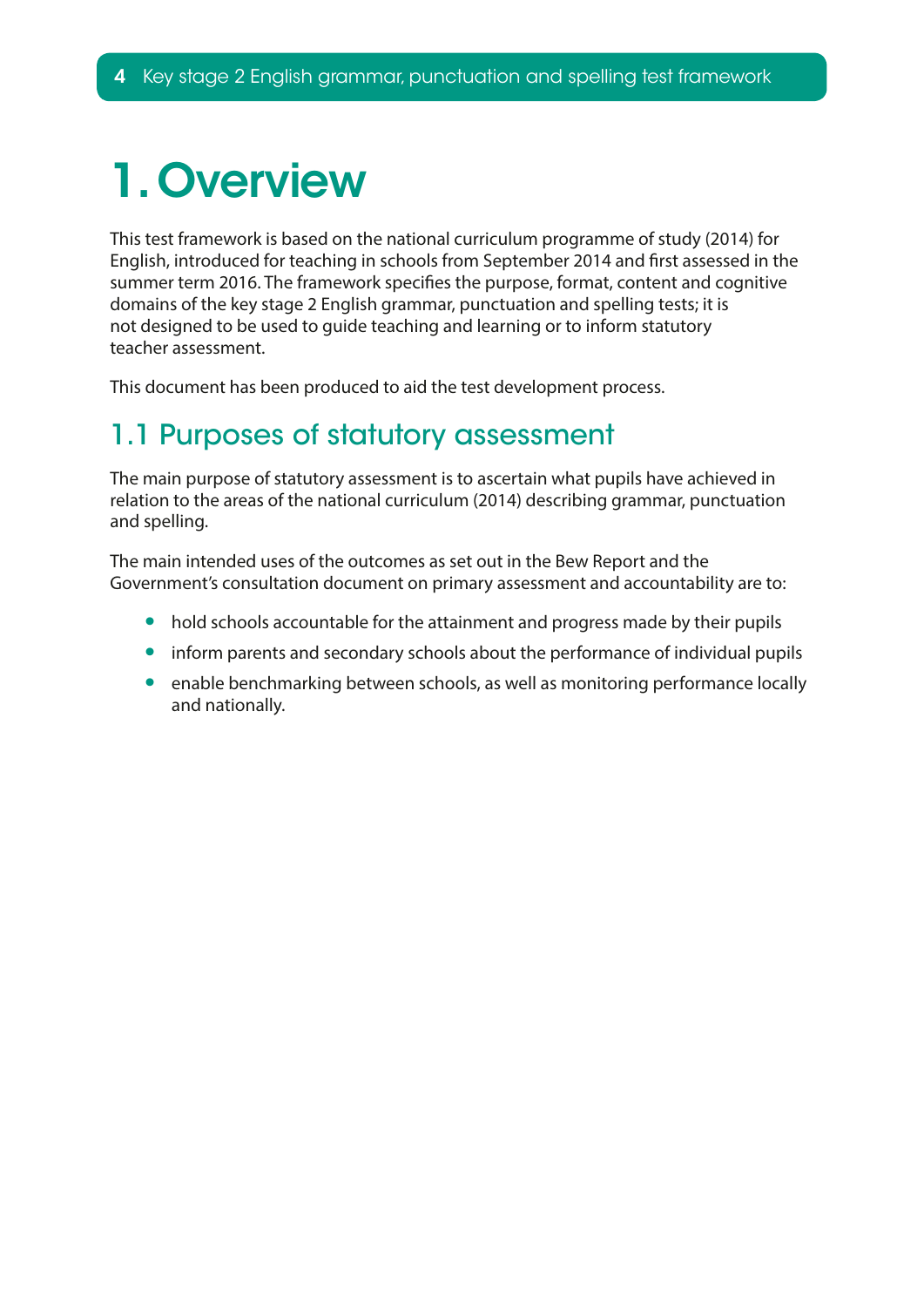## <span id="page-4-0"></span>2. What is a test framework?

The purpose of the test framework is to provide the documentation to guide the development of the tests. The framework is written primarily for those who write test materials and to guide subsequent development and test construction. It is being made available to a wider audience for reasons of openness and transparency.

Some elements of the statutory national curriculum are not possible to assess using the current form of testing; they will need to be assessed by teachers as part of their statutory assessment of the complete national curriculum.

The framework includes those parts of the programme of study as outlined in the national curriculum (2014) that will be covered in the test (the content domain). The cognitive processes associated with the measurement of the construct of grammar, punctuation, vocabulary and spelling are also detailed in the cognitive domain.

The test framework also includes a test specifcation from which valid, reliable and comparable tests will be constructed each year. This includes specifcs about test format, question types, response types, marking and a clear test-level reporting strategy.

By providing all of this information in a single document, the test framework answers questions about what the test will cover, and how, in a clear and concise manner. The framework does not provide information on how teachers should teach the national curriculum.

The test development process used by the Standards and Testing Agency (STA) embeds within it the generation of validity and reliability evidence through expert review and trialling. Given the nature of the evidence collected, it is not anticipated that any additional studies will be required in order to demonstrate that the tests are ft for purpose. The test framework does not provide detail of the validity and reliability of individual tests; this will be provided in the test handbook, which will be published on the DfE's website following the administration of the test.

The test framework should be used in conjunction with the national curriculum (2014) and the annual 'Assessment and reporting arrangements' (ARA) document.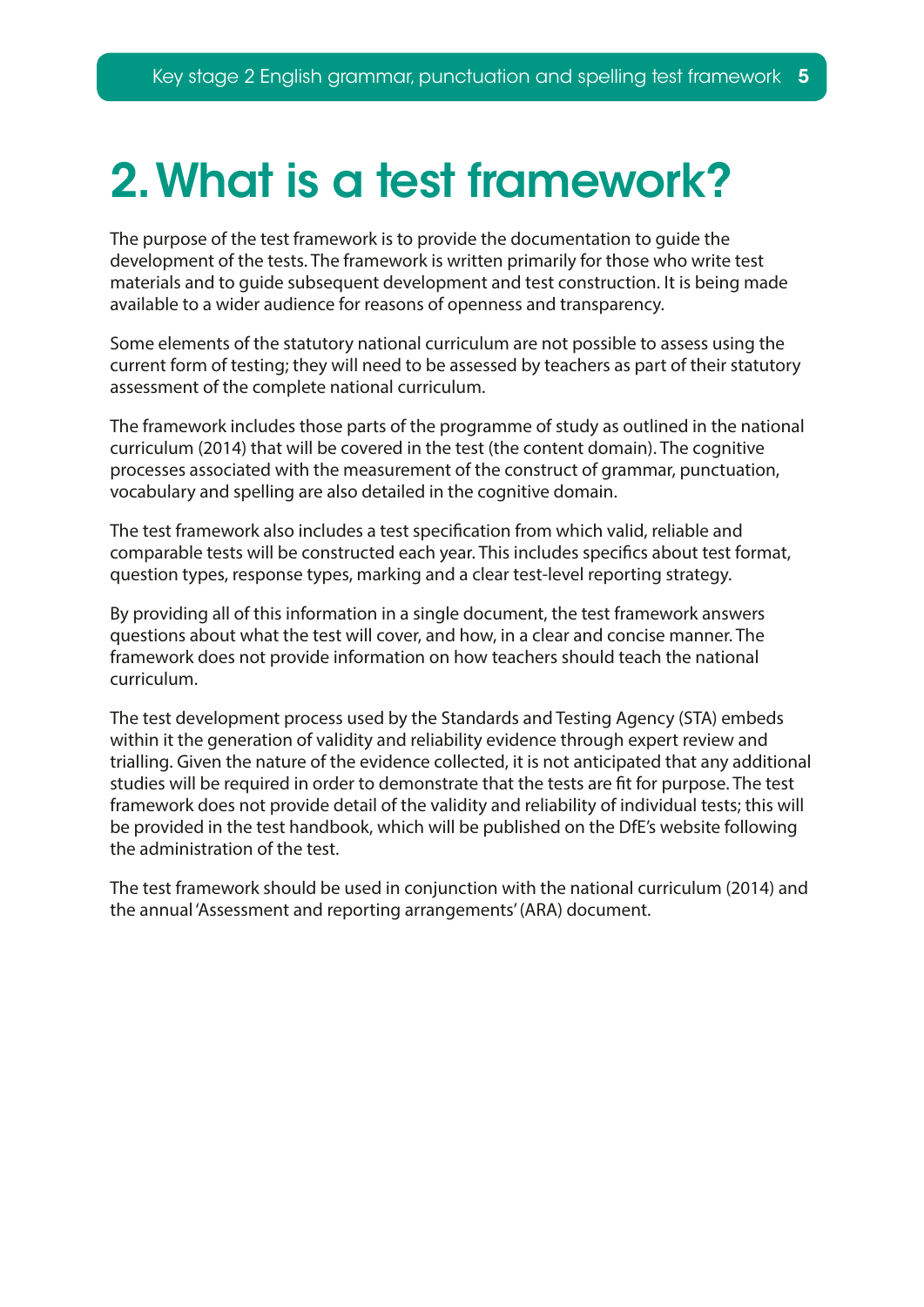# <span id="page-5-0"></span>3. Nature of the test

The key stage 2 English grammar, punctuation and spelling test forms part of the statutory assessment arrangements for pupils at the end of key stage 2.

The test contributes to the assessment of pupils in English and is based on the relevant sections of the national curriculum statutory programme of study (2014) for English at key stage 2, including those elements of content introduced at key stage 1 that are intended to be consolidated during key stage 2. The programmes of study are set out for spoken language, and reading and writing. There are two statutory appendices (Appendix 1: Spelling and Appendix 2: Vocabulary, grammar and punctuation). Relevant content from the programme of study and the appendices will be assessed in the English grammar, punctuation and spelling test.

The test will cover the aspects of spelling, grammar, punctuation and vocabulary from across the key stage 2 English national curriculum that lend themselves to paper-based, externally marked testing. Writing composition will be subject to teacher assessment.

## 3.1 Population to be assessed

All eligible pupils who are registered at maintained schools, special schools or academies (including free schools) in England and are at the end of key stage 2 will be required to take the key stage 2 English grammar, punctuation and spelling test, unless they have taken it in the past.

Some pupils are exempt from the tests. Further details are in the ARA, which can be found on the GOV.UK website at www.gov.uk/sta.

## 3.2 Test format

The key stage 2 English grammar, punctuation and spelling test comprises two components, which will be presented to pupils as two separate test papers. The test is administered on paper. The spelling paper is administered aurally by a test administrator. The total testing time is approximately 60 minutes as the spelling test is not strictly timed.

| <b>Component</b>   | <b>Description</b>                        | <b>Number</b><br>of papers | <b>Number</b><br>of marks | <b>Timing of</b><br>component      |
|--------------------|-------------------------------------------|----------------------------|---------------------------|------------------------------------|
| Paper 1: questions | grammar,<br>punctuation and<br>vocabulary |                            | 50                        | 45 minutes                         |
| Paper 2: spelling  | spelling (20 words)                       |                            | 20                        | 15 minutes<br>(not strictly timed) |
|                    | <b>Total</b>                              | 2                          | 70                        | 60 minutes                         |

#### **Table 1: Format of the test**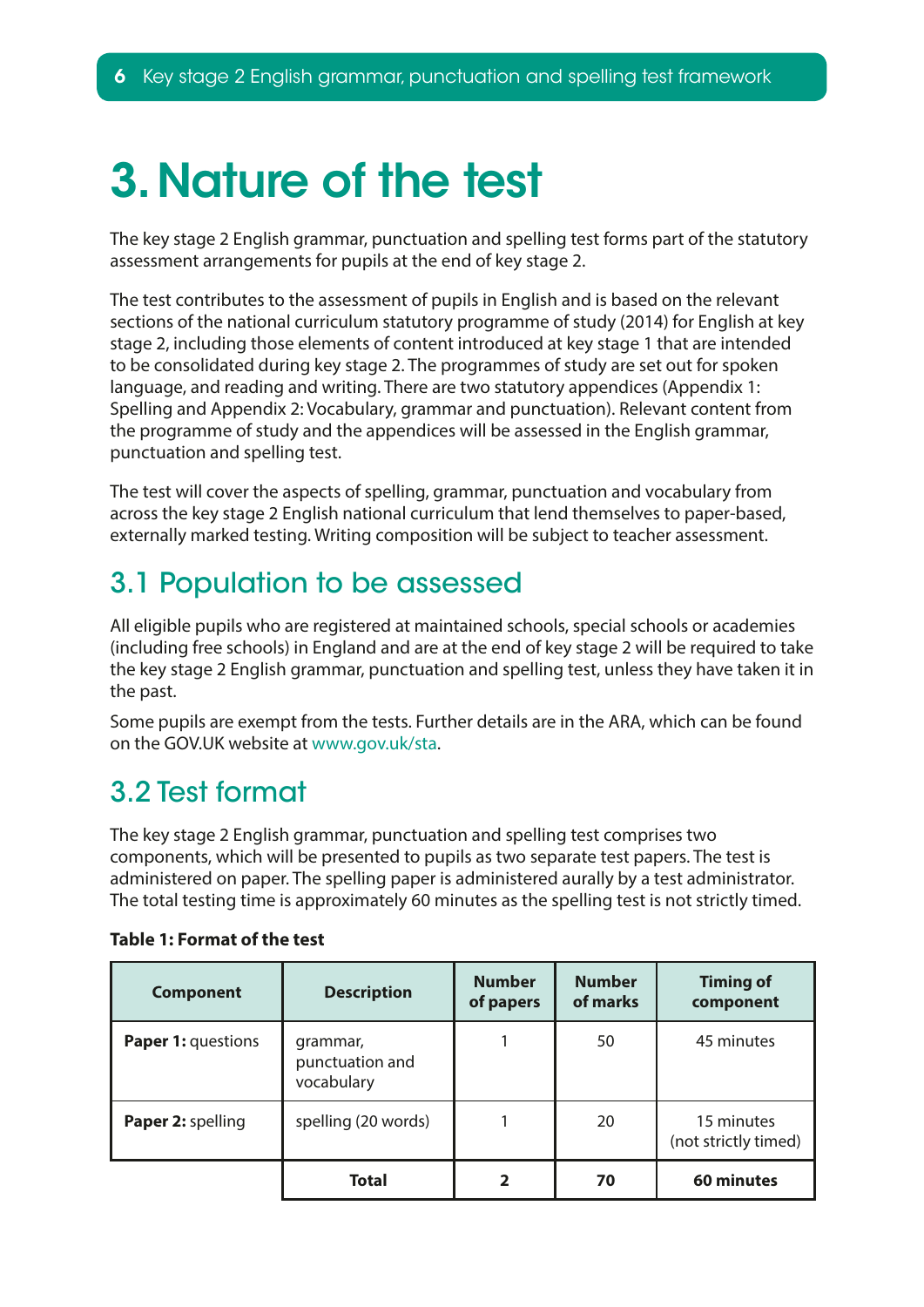# <span id="page-6-0"></span>4. Content domain

The content domain sets out the relevant elements from the national curriculum programme of study (2014) for English at key stage 2 that are assessed in the English grammar, punctuation and spelling test. The tests will, over time, sample from each area of the content domain.

Although the majority of the test content is drawn from the statutory appendices, some areas of content are sampled from across the programme of study for English.

The following tables detail content from the national curriculum (2014) that is assessed in the English grammar, punctuation and spelling test. These are derived from the English programmes of study for writing – vocabulary, grammar and punctuation, Appendix 1: Spelling and Appendix 2: Vocabulary, grammar and punctuation. Elements from the curriculum are grouped into content areas (eg 1 – Grammatical terms / word classes), each of which is made up of subdomains (eg 1.1 – Nouns, 1.2 – Verbs). The elements are also assigned to a numerical referencing system.

For the purposes of the English grammar, punctuation and spelling test, the areas covered under 'vocabulary' are the parts of the content domain that relate to words and word-building. This includes synonyms and antonyms, prefixes and suffixes, and word families.

#### **Explanatory notes for Tables 2 and 3**

The 'Relevant coverage' column is quoted directly from the national curriculum (2014) for the English programme of study and statutory appendices.

 $\texttt{T}$  indicates that the statutory appendix to the national curriculum (2014) requires the terminology to be taught, as well as the application of the feature, which may appear elsewhere in the programme of study. In order to assess the full curriculum, grammatical terms that are used in the programme of study, but which are not required terminology, may appear in the wording of items within the tests. However, children will not be expected to generate this terminology in their responses.

<sup>5</sup> indicates content introduced at key stage 1 that is intended to be consolidated throughout key stage 2.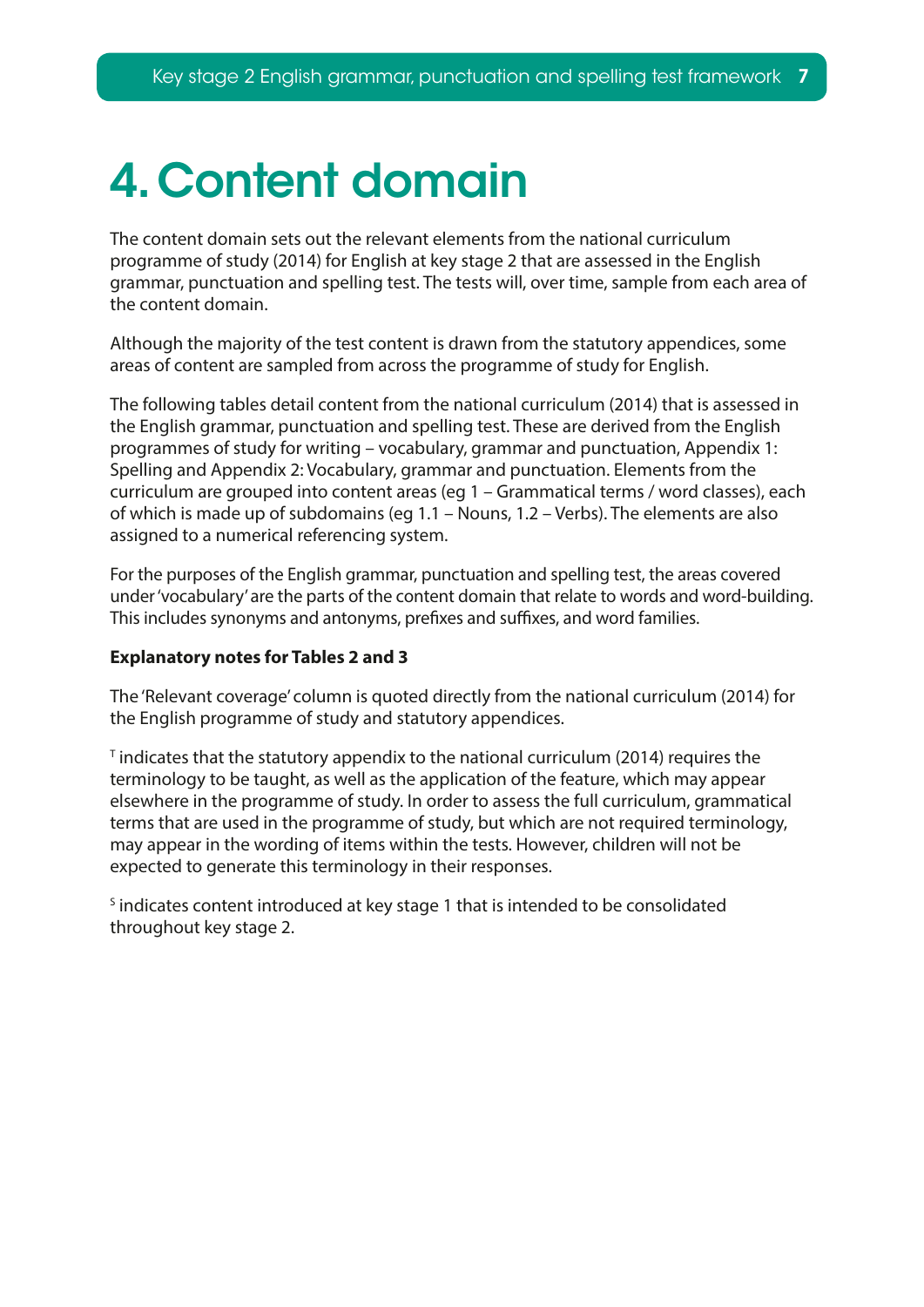## <span id="page-7-0"></span>4.1 Paper 1: questions

### **Table 2: Content domain for Paper 1**

| <b>Content domain</b><br>reference                | Relevant coverage in the programme of study<br>and statutory appendices                                   |
|---------------------------------------------------|-----------------------------------------------------------------------------------------------------------|
| <b>G1: Grammatical terms / word classes</b>       |                                                                                                           |
| $GI.1: Nouns^{TS}$                                |                                                                                                           |
| $G1.2: Verbs^{TS}$                                |                                                                                                           |
| $G1.3$ : Adjectives <sup><math>TS</math></sup>    |                                                                                                           |
| $G1.4:$ Conjunctions <sup>T</sup>                 | expressing time, place and cause using conjunctions (e.g. when,<br>before, after, while, so, because)     |
| $G1.5$ : Pronouns <sup>T</sup>                    | cohesion <sup>T</sup>                                                                                     |
|                                                   | appropriate choice of pronoun or noun within and across<br>sentences to aid cohesion and avoid repetition |
| <b>G1.5a: Possessive</b><br>pronouns <sup>T</sup> |                                                                                                           |
| <b>G1.5b: Relative</b><br>pronouns <sup>T</sup>   |                                                                                                           |
| $G1.6$ : Adverbs <sup>TS</sup>                    | the use of -/y in Standard English to turn adjectives into<br>adverbs <sup>s</sup>                        |
|                                                   | expressing time, place and cause using adverbs (e.g. then, next,<br>soon, therefore)                      |
|                                                   | indicating degrees of possibility using adverbs (e.g. perhaps,<br>surely)                                 |
| $G1.6a$ : Adverbials <sup>T</sup>                 |                                                                                                           |
| $G1.7$ : Prepositions <sup>T</sup>                | expressing time, place and cause using prepositions (e.g. before,<br>after, during, in, because of)       |
| $G1.8:$ Determiners <sup>T</sup>                  | use of the forms a or an according to whether the next word<br>begins with a consonant or a vowel         |
| G1.9: Subject and object <sup>T</sup>             |                                                                                                           |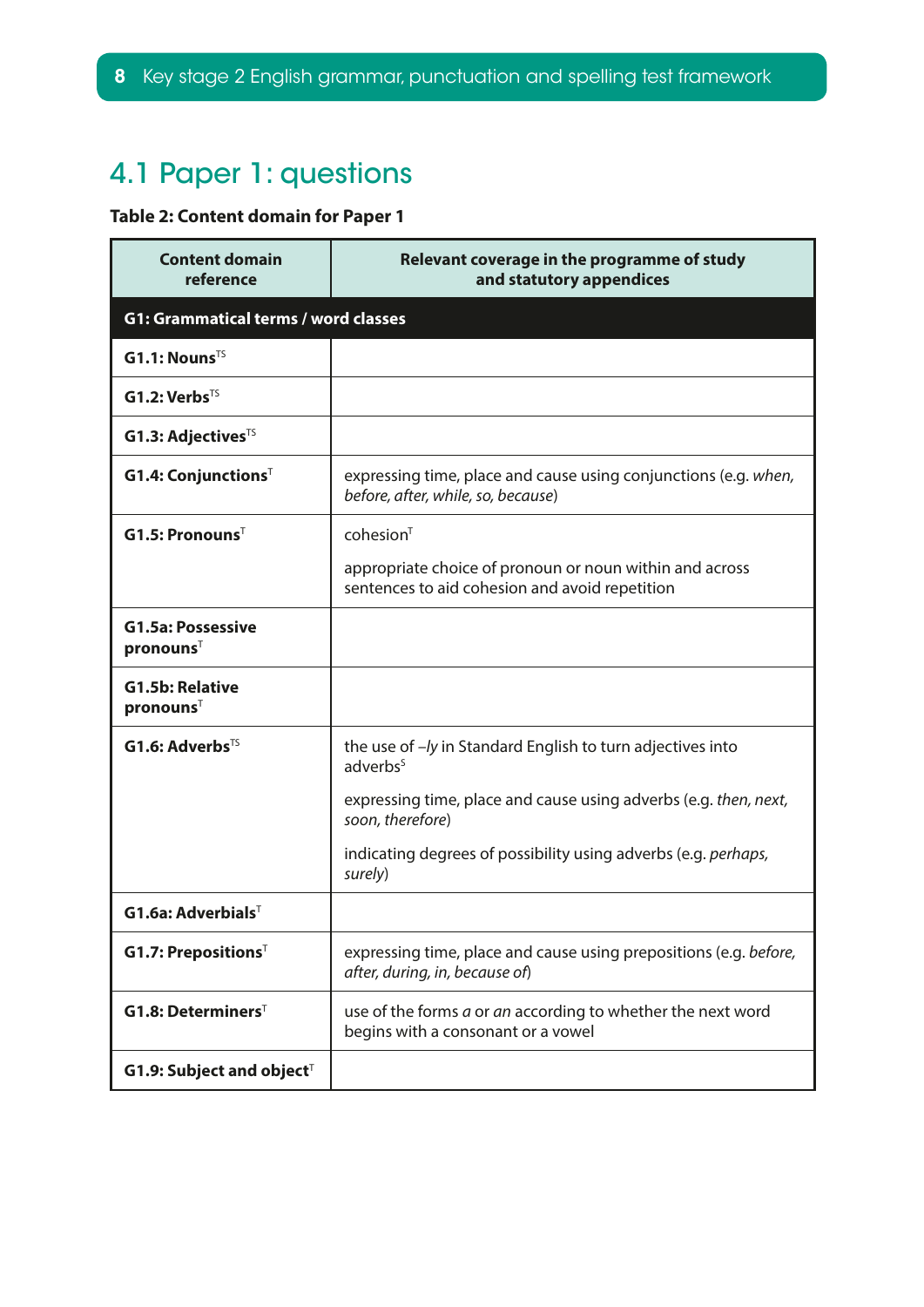| <b>Content domain</b><br>reference                                  | Relevant coverage in the programme of study<br>and statutory appendices                                                                                             |  |
|---------------------------------------------------------------------|---------------------------------------------------------------------------------------------------------------------------------------------------------------------|--|
| <b>G2: Functions of sentences</b>                                   |                                                                                                                                                                     |  |
| $G2.1$ : Statements <sup>TS</sup>                                   | how the grammatical patterns in a sentence indicate its function<br>as a statement                                                                                  |  |
| $G2.2: Questions T5$                                                | how the grammatical patterns in a sentence indicate its function<br>as a question, e.g. the use of question tags                                                    |  |
| $G2.3: CommandsTS$                                                  | how the grammatical patterns in a sentence indicate its function<br>as a command                                                                                    |  |
| $G2.4: ExclamationsTS$                                              | how the grammatical patterns in a sentence indicate its function<br>as an exclamation (exclamations starting with what or how, e.g.<br>What a good friend you are!) |  |
| G3: Combining words, phrases and clauses                            |                                                                                                                                                                     |  |
| $G3.1$ : Sentences <sup>TS</sup> and<br>clauses <sup>T</sup>        | the boundary between independent (main) clauses                                                                                                                     |  |
| <b>G3.1a: Relative clauses</b> <sup><math>\mathsf{T}</math></sup>   | relative clauses beginning with who, which, where, when, whose,<br>that, or an omitted relative pronoun                                                             |  |
| <b>G3.2: Noun phrases</b> <sup>TS</sup>                             | expanded noun phrases for description and specification <sup>s</sup>                                                                                                |  |
|                                                                     | noun phrases expanded by the addition of modifying adjectives,<br>nouns and preposition phrases to convey complicated<br>information concisely                      |  |
| <b>G3.3: Co-ordinating</b><br>conjunctions <sup>S</sup>             | co-ordination using or, and and but                                                                                                                                 |  |
| <b>G3.4: Subordinating</b>                                          | subordination using when, if, that and because <sup>s</sup>                                                                                                         |  |
| conjunctions <sup>5</sup> and<br>subordinate clauses ${}^{T}$       | extending the range of sentences with more than one clause by<br>using a wider range of conjunctions, including when, if, because,<br>although                      |  |
| G4: Verb forms, tense and consistency                               |                                                                                                                                                                     |  |
| G4.1a: Simple past <sup>T</sup> and<br>simple present <sup>TS</sup> | simple past tense and simple present tense                                                                                                                          |  |
| G4.1b: Verbs in the                                                 | use of the present perfect form of verbs                                                                                                                            |  |
| perfect form                                                        | using the perfect form of verbs to mark relationships of time and<br>cause                                                                                          |  |
| G4.1c: Modal verbs $^T$                                             | indicating degrees of possibility using modal verbs                                                                                                                 |  |
| <b>G4.1d: Present and past</b><br>progressives                      | use of the progressive form of verbs in the present and past<br>tense to mark actions in progress                                                                   |  |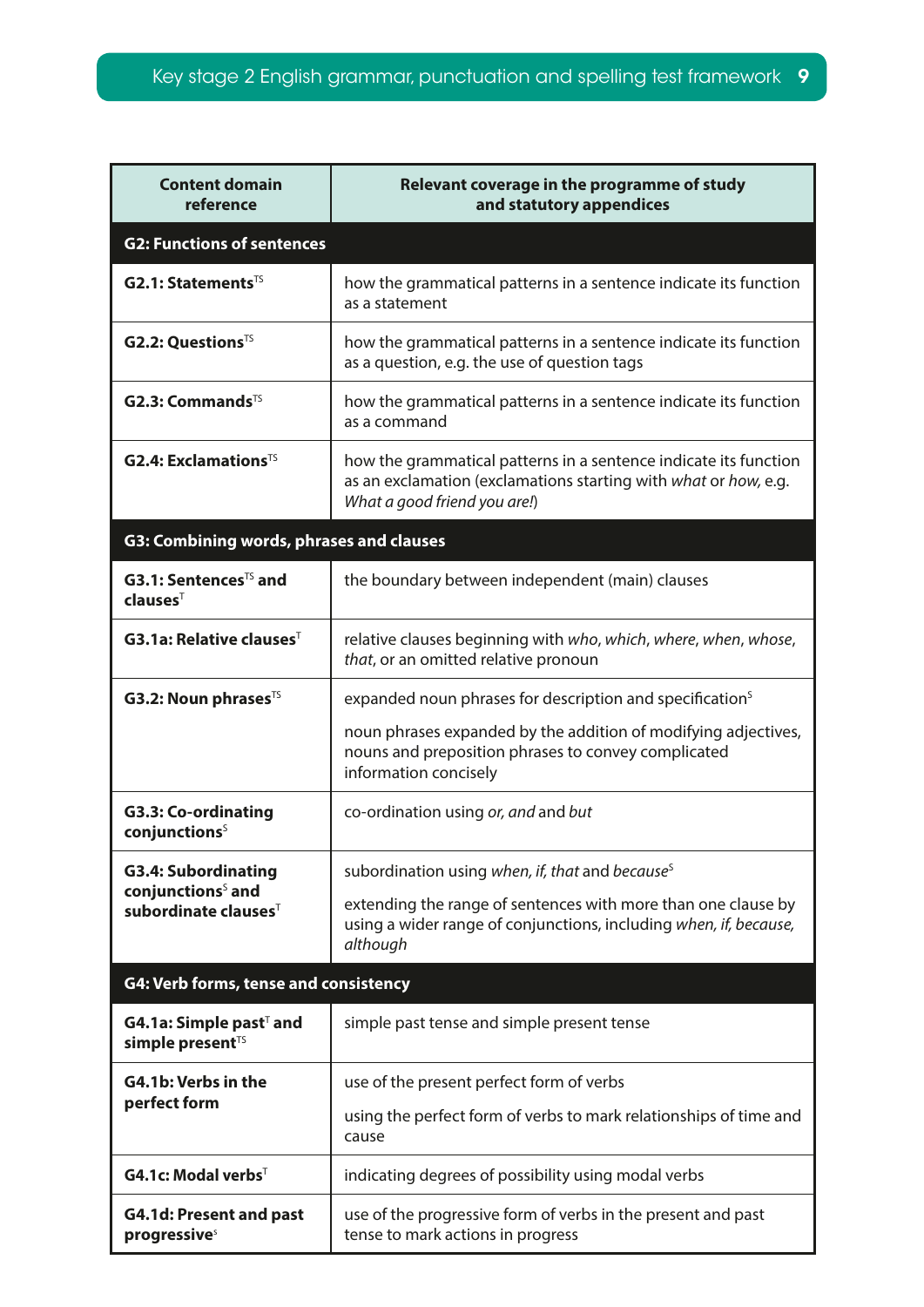| <b>Content domain</b><br>reference                     | Relevant coverage in the programme of study<br>and statutory appendices                                                                                     |  |
|--------------------------------------------------------|-------------------------------------------------------------------------------------------------------------------------------------------------------------|--|
| <b>G4.2: Tense consistency</b>                         | tense (past, present) $T$                                                                                                                                   |  |
|                                                        | correct choice and consistent use of present and past tense<br>throughout writing                                                                           |  |
| <b>G4.3: Subjunctive verb</b><br>forms                 | recognising subjunctive forms                                                                                                                               |  |
| $G4.4: PassiveT and activeT$                           | use of the passive to affect the presentation of information in a<br>sentence                                                                               |  |
| <b>G5: Punctuation</b>                                 |                                                                                                                                                             |  |
| $G5.1: Capital lettersTS$                              | capital letters for names of people, places, the days of the week,<br>and the personal pronoun /                                                            |  |
|                                                        | capital letters to demarcate sentences                                                                                                                      |  |
| G5.2: Full stops $^{TS}$                               | full stops to demarcate sentences                                                                                                                           |  |
| <b>G5.3: Question marks<sup>TS</sup></b>               | question marks to demarcate sentences                                                                                                                       |  |
| <b>G5.4: Exclamation</b><br>$marks^{TS}$               | exclamation marks to demarcate sentences                                                                                                                    |  |
| <b>G5.5: Commas in lists</b> <sup>TS</sup>             | commas to separate items in a list                                                                                                                          |  |
| G5.6a: Commas <sup>™</sup> to clarify<br>meaning       | commas to clarify meaning or avoid ambiguity $T$ in writing                                                                                                 |  |
| G5.6b: Commas <sup>™</sup> after<br>fronted adverbials |                                                                                                                                                             |  |
| <b>G5.7: Inverted commas</b>                           | direct speech <sup>T</sup> , inverted commas <sup>T</sup> (or 'speech marks') <sup>T</sup>                                                                  |  |
|                                                        | inverted commas and other punctuation to indicate direct<br>speech, (e.g. a comma after the reporting clause and end<br>punctuation within inverted commas) |  |
| G5.8: Apostrophes <sup>TS</sup>                        | apostrophes to mark singular possession in nouns <sup>s</sup>                                                                                               |  |
|                                                        | apostrophes to mark plural possession                                                                                                                       |  |
|                                                        | the grammatical difference between plural and possessive $-s$                                                                                               |  |
|                                                        | apostrophes to mark contracted forms <sup>5</sup>                                                                                                           |  |
| <b>G5.9: Punctuation</b><br>for parenthesis            | brackets <sup>T</sup> , dashes <sup>T</sup> or commas <sup>T</sup> to indicate parenthesis <sup>T</sup>                                                     |  |
| G5.10:Colons <sup>T</sup>                              | colon to mark the boundary between independent clauses                                                                                                      |  |
|                                                        | colon to introduce lists                                                                                                                                    |  |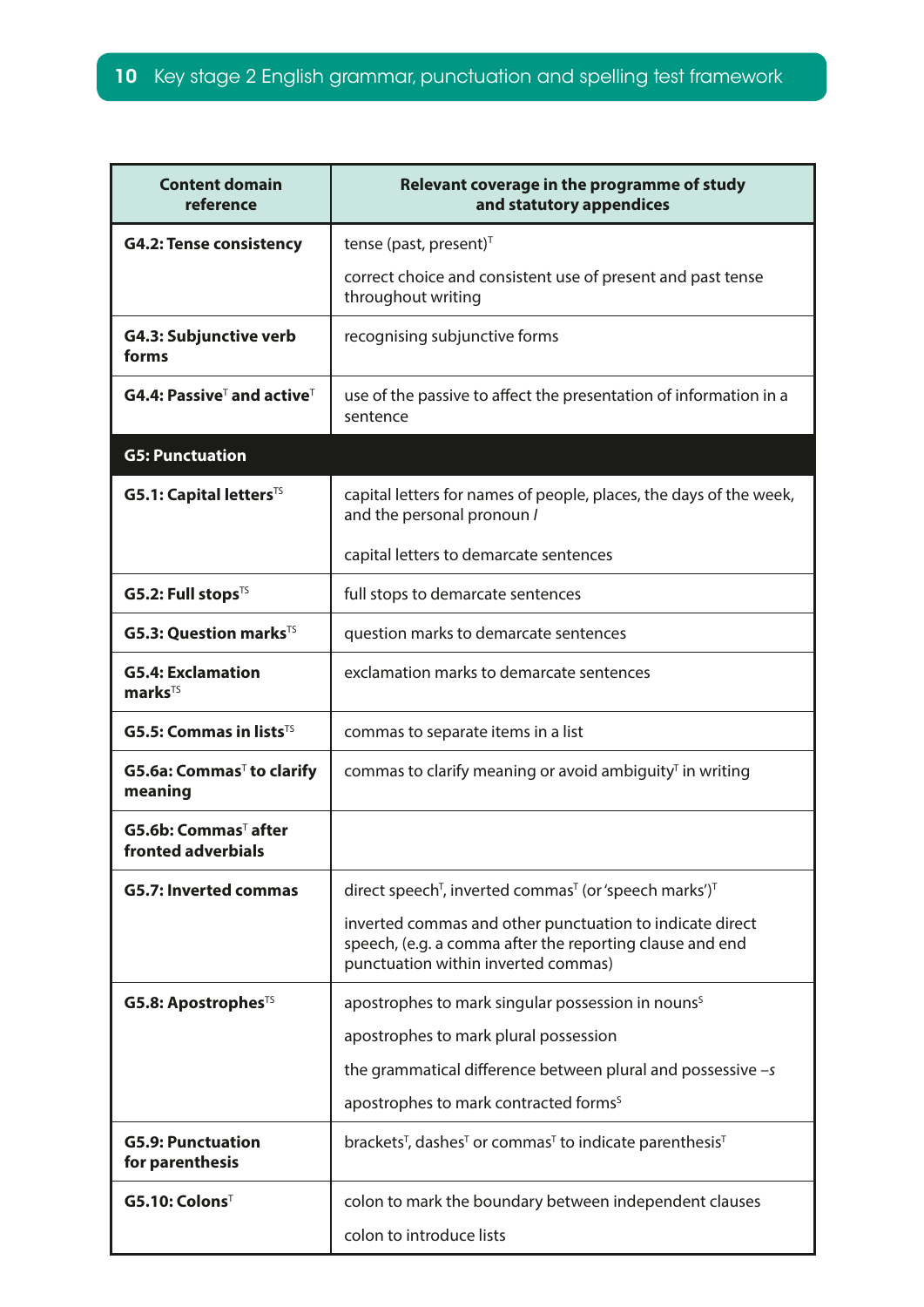| <b>Content domain</b><br>reference          | Relevant coverage in the programme of study<br>and statutory appendices                                                                                                                                                                                                                                                                                                                                                                                                                                                            |  |
|---------------------------------------------|------------------------------------------------------------------------------------------------------------------------------------------------------------------------------------------------------------------------------------------------------------------------------------------------------------------------------------------------------------------------------------------------------------------------------------------------------------------------------------------------------------------------------------|--|
| $G5.11: Semi-color> colorsT$                | semi-colon to mark the boundary between independent clauses<br>semi-colons within lists                                                                                                                                                                                                                                                                                                                                                                                                                                            |  |
| $G5.12$ : Single dashes <sup>T</sup>        | dash to mark the boundary between independent clauses                                                                                                                                                                                                                                                                                                                                                                                                                                                                              |  |
| G5.13: Hyphens                              | how hyphens can be used to avoid ambiguity                                                                                                                                                                                                                                                                                                                                                                                                                                                                                         |  |
| $G5.14:$ Bullet points <sup>T</sup>         | punctuation of bullet points to list information                                                                                                                                                                                                                                                                                                                                                                                                                                                                                   |  |
| <b>G6: Vocabulary</b>                       |                                                                                                                                                                                                                                                                                                                                                                                                                                                                                                                                    |  |
| G6.1: Synonyms and<br>antonyms <sup>T</sup> | how words are related by meaning as synonyms and antonyms                                                                                                                                                                                                                                                                                                                                                                                                                                                                          |  |
| $G6.2: PrefixesT$                           | how the prefix <i>un</i> – changes the meaning of verbs and adjectives <sup>s</sup><br>formation of nouns using a range of prefixes (e.g. super-, anti-,<br>$auto-)$<br>verb prefixes (e.g. dis-, de-, mis-, over- and re-)                                                                                                                                                                                                                                                                                                        |  |
| $G6.3:$ Suffixes <sup>TS</sup>              | the suffixes –ment, –ness, –ful, –less and –ly <sup>s</sup><br>formation of nouns using suffixes such as $-ness$ , $-er^{ST}$<br>formation of adjectives using suffixes such as -ful, -less <sup>ST</sup><br>converting nouns or adjectives into verbs using suffixes (e.g.<br>$-\alpha t e$ , $-ise$ , $-ify$ )<br>singular <sup>TS</sup><br>plural <sup>TS</sup><br>regular plural noun suffixes -s or -es (e.g. dog, dogs; wish,<br>wishes), including the effects of these suffixes on the meaning of<br>the noun <sup>s</sup> |  |
| $G6.4: Word familiesT$                      | word families based on common words, showing how words are<br>related in form and meaning                                                                                                                                                                                                                                                                                                                                                                                                                                          |  |
| <b>G7: Standard English and formality</b>   |                                                                                                                                                                                                                                                                                                                                                                                                                                                                                                                                    |  |
| <b>G7.1: Standard English</b>               | standard verb forms (e.g. I did / I done, We were / was, He was /<br>were, $isn't / ain't$<br>pronouns (them / those, that / what, anything / nothing)<br>adverbs using -ly (run quickly / quick)                                                                                                                                                                                                                                                                                                                                  |  |
| G7.2: Formal and<br>informal vocabulary     | the difference between vocabulary typical of informal speech<br>and writing, and vocabulary appropriate for formal speech and<br>writing, e.g. ask for / request                                                                                                                                                                                                                                                                                                                                                                   |  |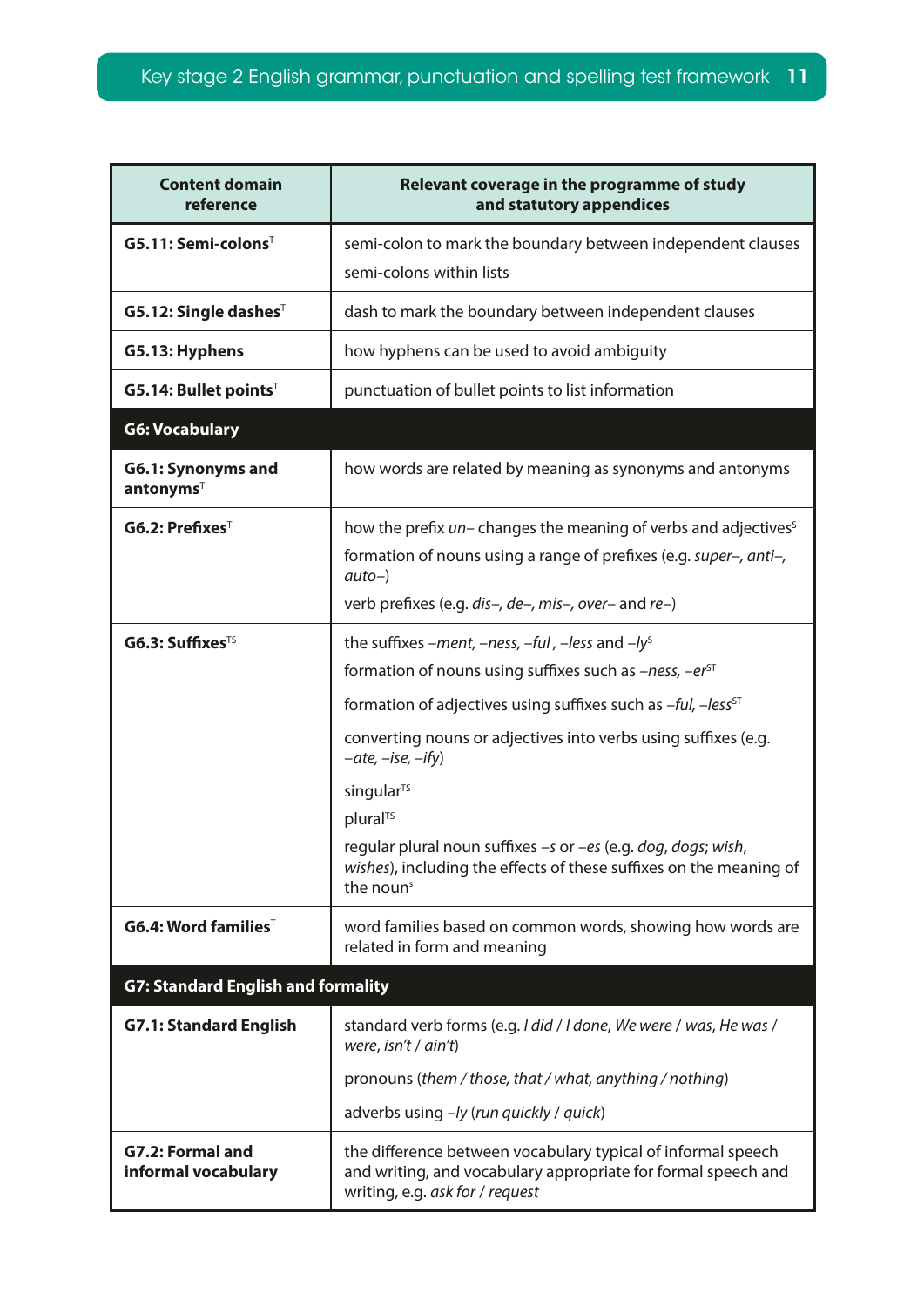<span id="page-11-0"></span>

| <b>Content domain</b><br>reference      | Relevant coverage in the programme of study<br>and statutory appendices                                                                  |  |
|-----------------------------------------|------------------------------------------------------------------------------------------------------------------------------------------|--|
| G7.3: Formal and<br>informal structures | the difference between structures typical of informal speech<br>and writing, and structures appropriate for formal speech and<br>writing |  |
| <b>G7.4: The subjunctive</b>            | recognise vocabulary and structures that are appropriate for<br>formal speech and writing, including subjunctive forms                   |  |

## 4.2 Paper 2: spelling task

This paper consists of 20 target words, presented within 20 distinct, contextualised sentences. The test administrator reads the words and sentences to pupils from a script.

The range of strategies and morphological awareness tested is drawn from the statutory spelling appendix to the national curriculum programme of study (2014). The test may include the example words and words drawn from the key stage 2 word lists provided as appendices to the national curriculum (2014), but will not be limited to these and is likely to draw on other words that assess the content described in Table 3. The appendix to the national curriculum programme of study (2014) should be consulted for defnitions of the terms used.

There are three sections of the key stage 2 statutory spelling appendix that will be assessed only in Paper 1:

- possessive apostrophe with plural words
- use of the hyphen
- contractions.

#### **Table 3: Content domain for Paper 2**

| Content<br>domain<br>reference | Relevant coverage in the programme of study<br>and statutory appendices            |
|--------------------------------|------------------------------------------------------------------------------------|
| <b>S37</b>                     | common exception words                                                             |
| <b>S38</b>                     | adding suffixes beginning with vowel letters to words of more than one<br>syllable |
| <b>S39</b>                     | the /i/ sound spelt y other than at the end of words                               |
| <b>S40</b>                     | the / N sound spelt ou                                                             |
| <b>S41</b>                     | prefixes                                                                           |
| <b>S42</b>                     | the suffix -ation                                                                  |
| <b>S43</b>                     | the suffix $-ly$                                                                   |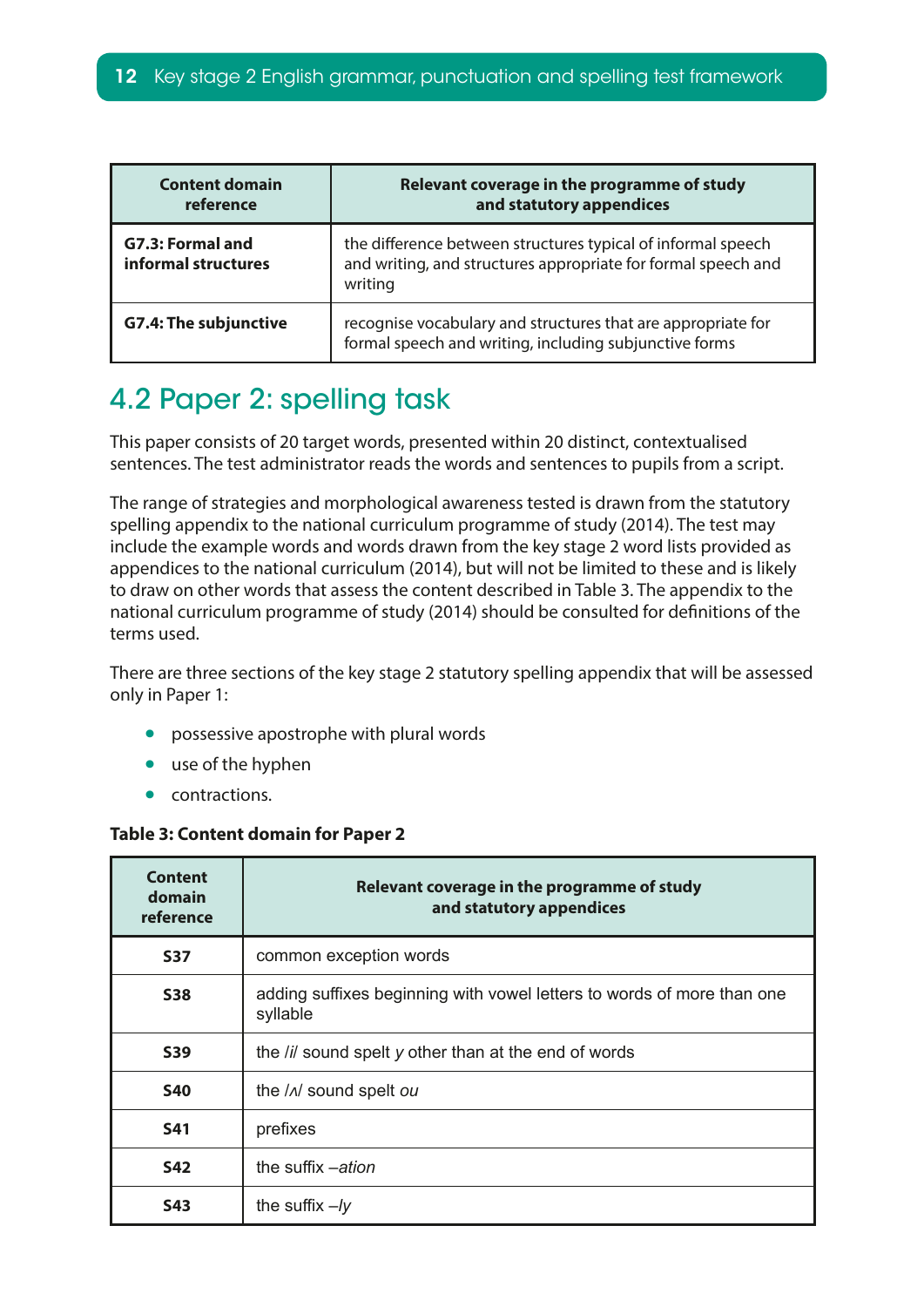| <b>Content</b><br>domain<br>reference | Relevant coverage in the programme of study<br>and statutory appendices                                              |  |
|---------------------------------------|----------------------------------------------------------------------------------------------------------------------|--|
| <b>S44</b>                            | words with endings sounding like /3a/ or /tfa/                                                                       |  |
| <b>S45</b>                            | endings that sound like / 3an/                                                                                       |  |
| <b>S46</b>                            | the suffix -ous                                                                                                      |  |
| <b>S47</b>                            | endings that sound like /fan/, spelt -tion, -sion, -ssion, -cian                                                     |  |
| <b>S48</b>                            | words with the /k/ sound spelt ch                                                                                    |  |
| <b>S49</b>                            | words with the /f/ sound spelt ch                                                                                    |  |
| <b>S50</b>                            | words ending with the $/g/$ sound spelt $-gue$ and the $/k/$ sound spelt $-gue$                                      |  |
| <b>S51</b>                            | words with the /s/ sound spelt sc                                                                                    |  |
| <b>S52</b>                            | words with the /eɪ/ sound spelt ei, eigh, or ey                                                                      |  |
| <b>S53</b>                            | endings which sound like /fas/ spelt -cious or -tious                                                                |  |
| <b>S54</b>                            | endings which sound like /fall                                                                                       |  |
| <b>S55</b>                            | words ending in -ant, -ance, -ancy, -ent, -ence, -ency                                                               |  |
| <b>S56</b>                            | words ending in -able and -ible<br>words ending in -ably and -ibly                                                   |  |
| <b>S57</b>                            | adding suffixes beginning with vowel letters to words ending in -fer                                                 |  |
| <b>S58</b>                            | words with the /i:/ sound spelt ei after c                                                                           |  |
| S59                                   | words containing the letter string ough                                                                              |  |
| <b>S60</b>                            | words with 'silent' letters (i.e. letters whose presence cannot be<br>predicted from the pronunciation of the word)  |  |
| <b>S61</b>                            | homophones and near homophones (Years 3 and 4)<br>homophones and other words that are often confused (Years 5 and 6) |  |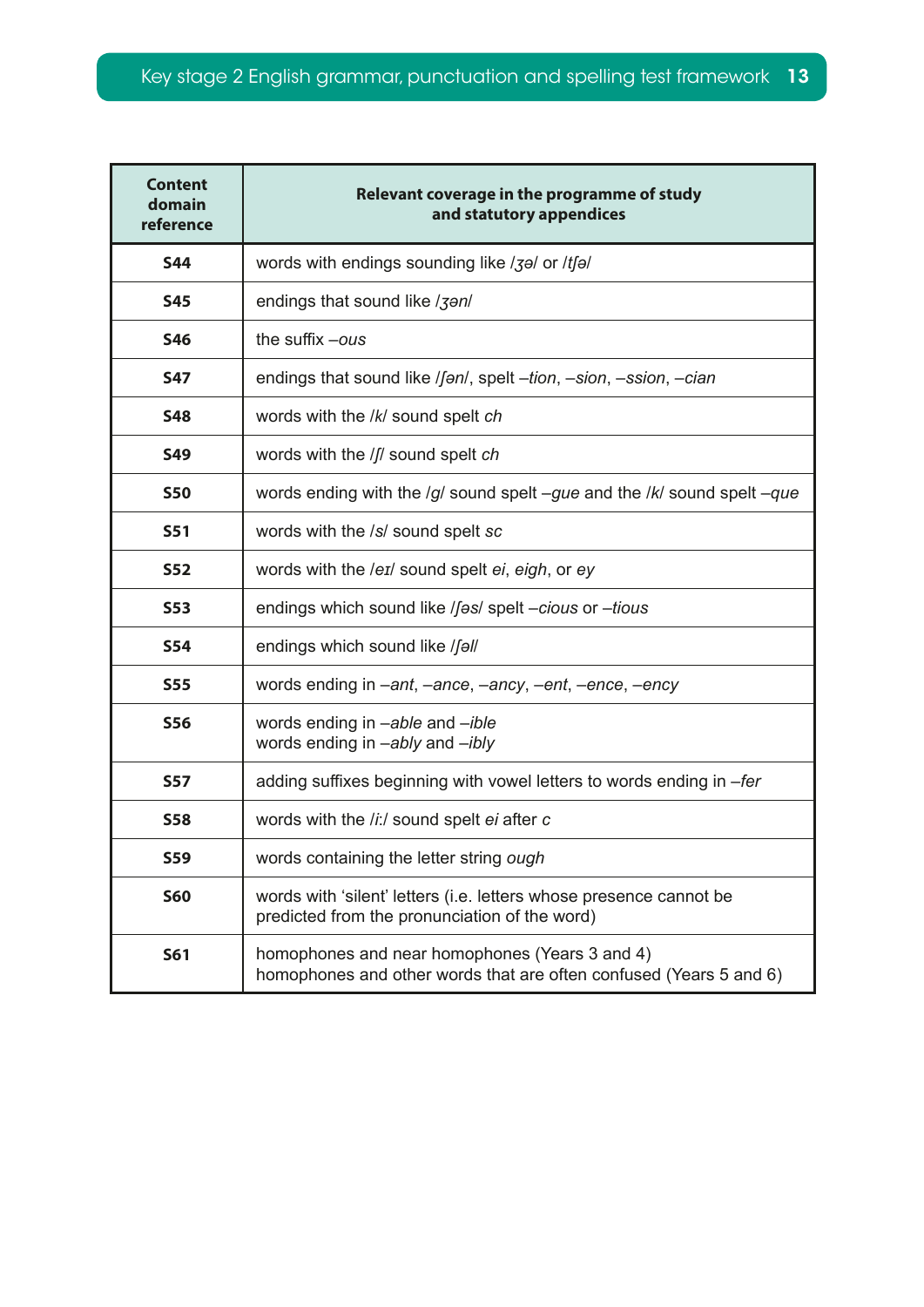## <span id="page-13-0"></span>4.3 Elements of the national curriculum that cannot be assessed in this format

Table 4 below identifies areas that are difficult to assess fully in a paper-based format. Some of the points below may be partially assessed.

| <b>National curriculum reference</b>                                                                                                                                                                                                                   | <b>Explanation</b>                                                                                                                                                                                                                                                                                                                                                        |
|--------------------------------------------------------------------------------------------------------------------------------------------------------------------------------------------------------------------------------------------------------|---------------------------------------------------------------------------------------------------------------------------------------------------------------------------------------------------------------------------------------------------------------------------------------------------------------------------------------------------------------------------|
| <b>English Appendix 2, Year 3, text:</b><br>introduction to paragraphs as a<br>way to group related material<br>headings and subheadings to aid<br>presentation                                                                                        | These statements are better suited to being assessed<br>as part of teacher assessment of writing. They could be<br>partially assessed in a test in terms of asking pupils how<br>texts are organised (both in paragraphs and through<br>headings); it would not show how well the pupils use this<br>skill in their own writing, without a longer writing task.           |
| <b>English Appendix 2, Year 4, text:</b><br>use of paragraphs to organise<br>ideas around a theme                                                                                                                                                      | This statement is better suited to being assessed as part<br>of teacher assessment of writing. This could be partially<br>assessed in a test in terms of asking pupils how texts are<br>organised (both in paragraphs and through headings); it<br>would not show how well the pupils use this skill in their<br>own writing, without a longer writing task.              |
| <b>English Appendix 2, Year 5, text:</b><br>devices to build cohesion within a<br>paragraph<br>linking ideas across paragraphs<br>using adverbials of time, place<br>and number or tense choices                                                       | These statements are better suited to being assessed<br>as part of teacher assessment of writing. They could be<br>partially assessed in a test in terms of asking pupils what<br>devices are working to ensure cohesion; it would not<br>show how well the pupils use cohesive devices in their<br>own writing, without a longer writing task.                           |
| <b>English Appendix 2, Year 6, text:</b><br>linking ideas across paragraphs<br>using a wider range of cohesive<br>devices: repetition of a word or<br>phrase, grammatical connections,<br>e.g. the use of adverbials and<br>ellipses<br>layout devices | These statements are better suited to being assessed<br>as part of teacher assessment of writing. This could<br>be partially assessed in a test in terms of asking pupils<br>what devices were working to ensure cohesion; it would<br>not show how well the pupils use cohesive devices or<br>manipulate their own writing for effect, without a longer<br>writing task. |

#### **Table 4: Elements of the curriculum that cannot be assessed**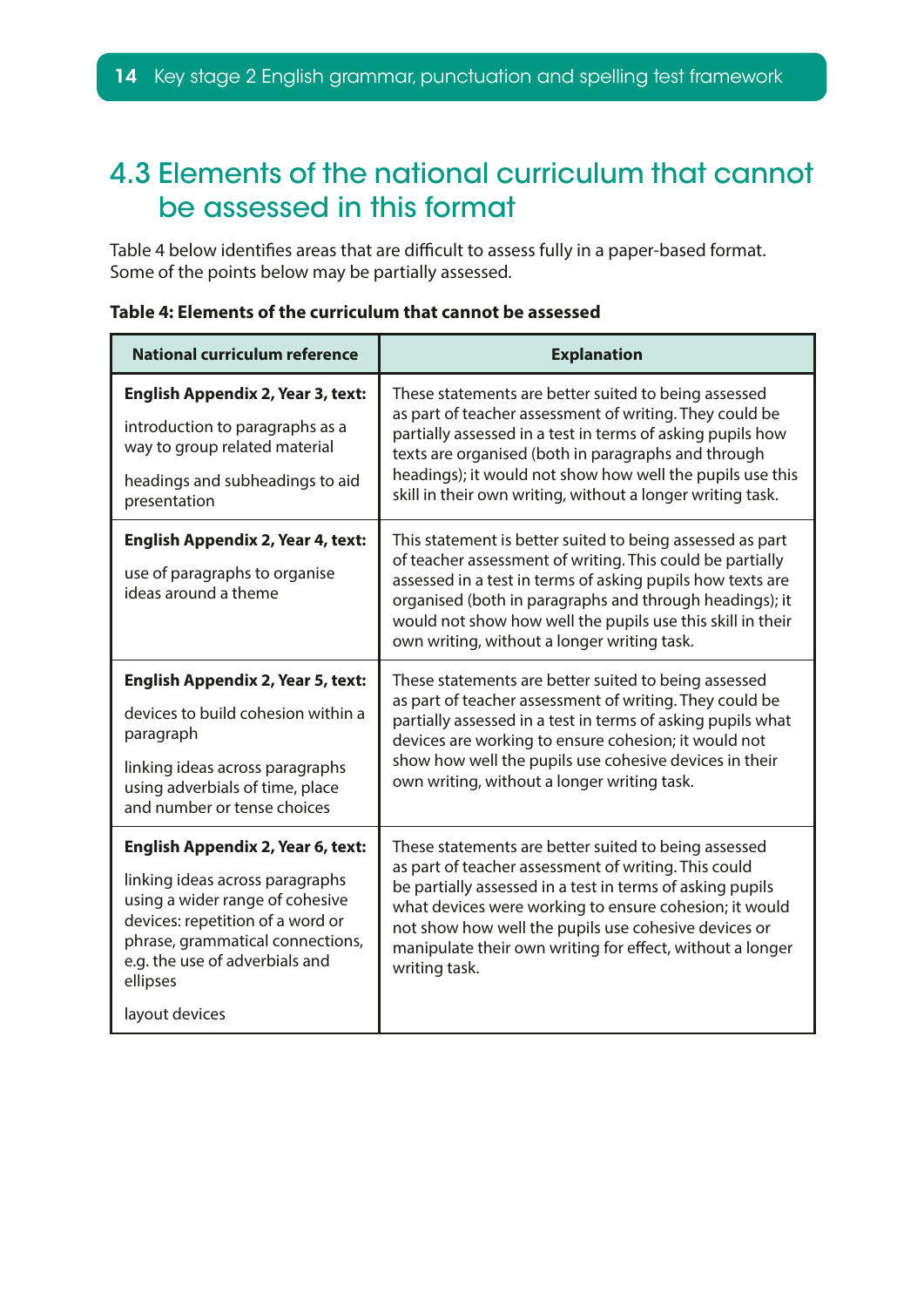## <span id="page-14-0"></span>4.4 British English conventions

In spelling, punctuation and grammar, variations exist between British English and conventions used in other English-speaking countries. The test will only credit pupils for using British English conventions, which will relate in particular to the aspects detailed below.

### 4.4.1 Grammar and punctuation

Some irregular past tense forms are favoured in British English; in particular, the past participle of 'to get' will be considered creditworthy in the test when formed as *got* rather than *gotten*.

In keeping with the British English convention, both single inverted commas and double quotation marks are considered creditworthy for punctuating speech, provided they are used consistently within any single response.

For the purposes of the English grammar, punctuation and spelling test, a colon used within a sentence should always be followed by a lower-case letter, unless the word is a proper noun or the pronoun *I*.

### 4.4.2 Spelling

Where there is a diference between British English spellings and those found in other varieties of English, it is the British English spelling that will be creditworthy. This applies to words such as *colour, catalogue* or *theatre,* for which there are no alternative spellings in a standard dictionary of British English, unless they are clearly marked as an American variant.

There are other words for which alternative spellings are acceptable within British English (e.g. *organise* / *organize*). These are shown as equal alternatives in a standard dictionary of British English, and are not marked as a variant from any other country. Either spelling of such words is considered creditworthy in the test.

### 4.4.3 Vocabulary

In order to be creditworthy, vocabulary used in pupils' responses must appear in a standard dictionary of British English. Where there is any diference in meaning between the dictionary defnition and that used in other varieties of English or in slang, the dictionary defnition will be favoured.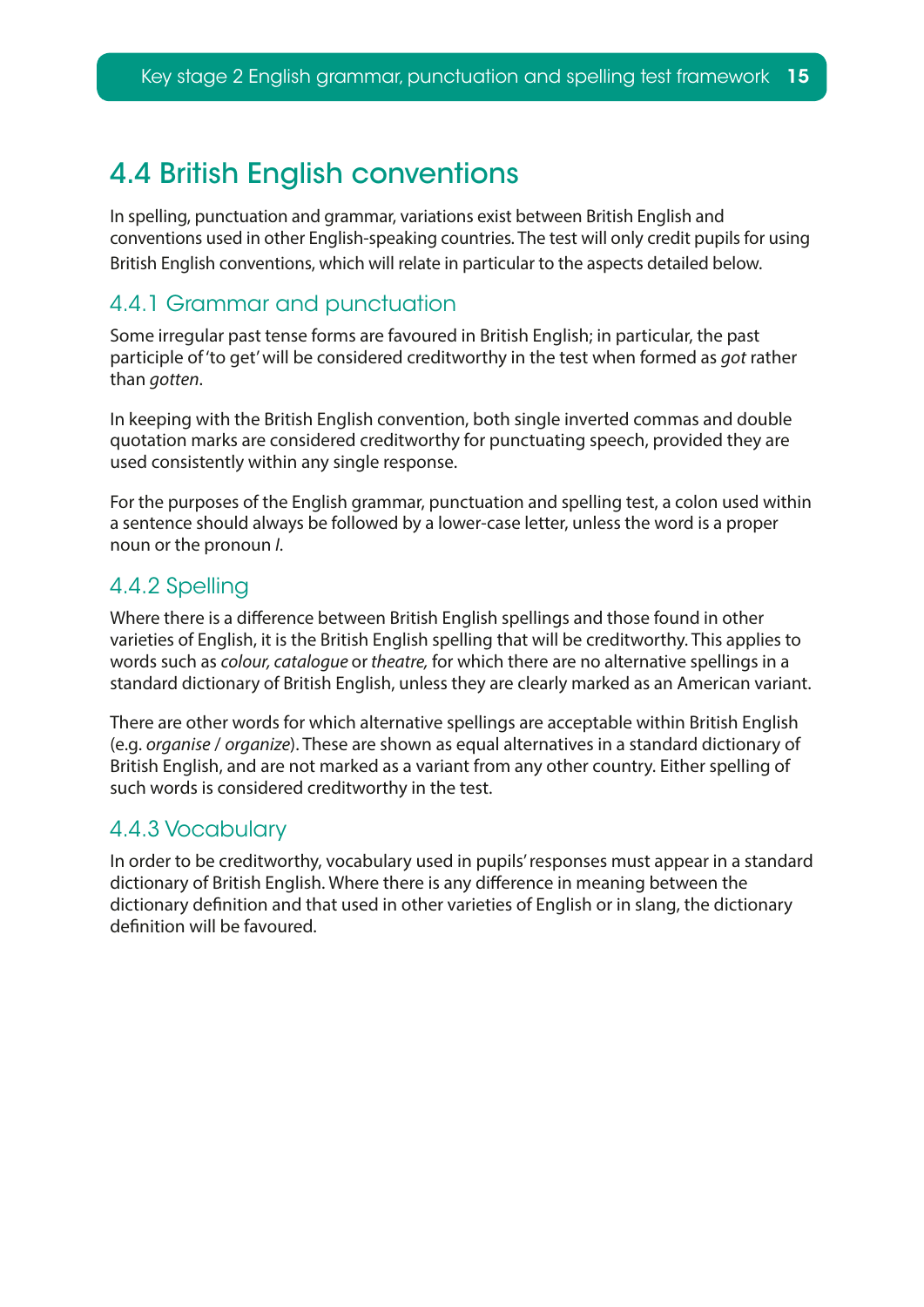## <span id="page-15-0"></span>4.5 Further defnitions and guidance

### 4.5.1 Sentences with different forms: questions

For the purposes of the English grammar, punctuation and spelling test, a question is required to include one of the following syntactical forms:

- an initial interrogative pronoun (e.g. *Which is your favourite?*)
- subject–verb inversion (e.g. *Is this your favourite? Do you like this one?*)
- a correctly punctuated question tag (e.g. *This is your favourite, isn't it?*).

A sentence that has the syntax of a statement, but to which a question mark has been added, is not considered to be a creditworthy question form (e.g. *This is your favourite?*), although it is recognised that they may be used in spoken language.

### 4.5.2 Sentences with different forms: exclamations

An exclamation is a sentence that has a particular syntax. Exclamations begin with *What* or *How* and are usually demarcated by an exclamation mark, eg:

- What a lovely day it is!
- How exciting this term has been!

A sentence that ends in an exclamation mark, but which does not have one of the grammatical patterns shown above, is not considered to be creditworthy as an exclamation (e.g. exclamatory statements, exclamatory imperatives, exclamatory interrogatives or interjections).

An exclamation mark is a punctuation mark that can end a statement, command or exclamation, or be placed after a phrase or single word (e.g. an interjection). An exclamation mark shows that the writer wants to indicate a certain efect, such as heightened emotion e.g. 'Be my friend!' [command] and will be considered creditworthy.

### 4.5.3 Spelling of responses within Paper 1

Correct spelling is required for the award of the mark for the majority of questions in Paper 1, especially in the following cases:

- **verb forms**  the whole word must be correctly spelt for the award of the mark
- **contractions** the full contraction must be correctly spelt and the apostrophe correctly placed for the award of the mark
- **prefixes and suffixes** the whole word (i.e. the root and the prefix and / or suffix) must be correctly spelt for the award of the mark
- **plurals** the whole word must be correctly spelt in responses to questions assessing plurals for the award of the mark. The use of an apostrophe in the formation of a plural will prohibit the award of the mark, unless this is a legitimate use to indicate a possessive plural.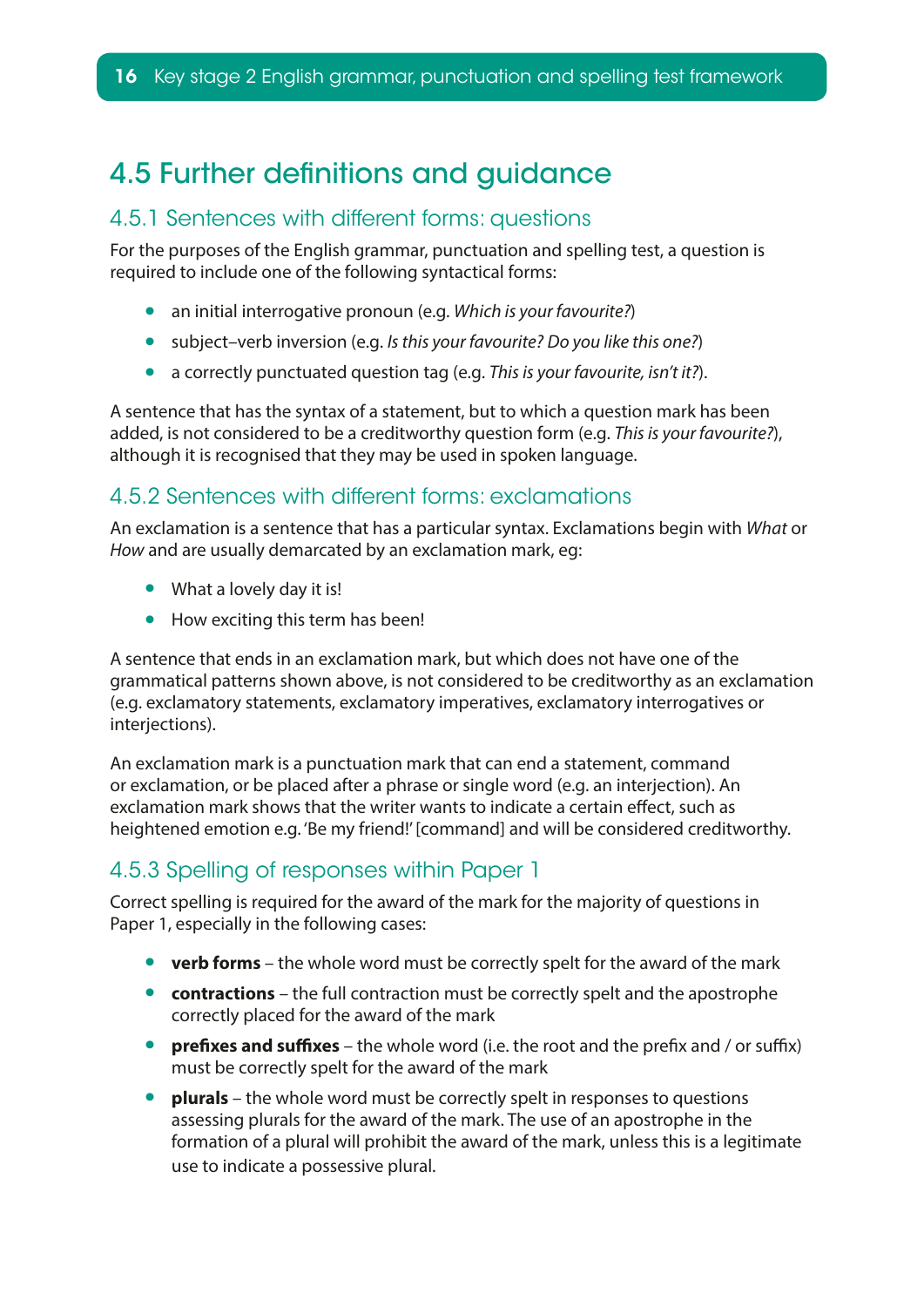### 4.5.4 Punctuation of direct speech

As is consistent with the statutory appendix to the national curriculum, the punctuation of direct speech will only be deemed creditworthy if:

- closing punctuation is placed inside the final inverted commas
- a comma is used after a fronted reporting clause (if applicable).

### 4.5.5 The use of the serial comma

The mark will not be awarded if a serial comma is used in a list of single items, e.g.

*We bought apples, cheese, and milk.*

However, the serial comma is acceptable if it used for the avoidance of ambiguity, e.g.

*My favourite sandwiches are ham, beef and mustard, and tuna.*

#### 4.5.6 Accuracy in copied sentences in Paper 1

Where pupils are required to copy (or 'rewrite') a given sentence, the meaning and key words of the sentence must be preserved. Minor copying errors, such as a change of article, are tolerated. Misspellings are not penalised unless in plurals, contractions, or words requiring a prefix and / or suffix, where this is the assessment focus of the question.

### 4.5.7 Capital letters

Where they are required, capital letters must be clear and unambiguous for the award of the mark. Where letters do not have unique capital letter forms, this means that the height of the capital letter will be similar to the height of letters with ascenders and will be clearly greater than the height of letters that do not have ascenders. For example, in the word 'What', the height of the capital letter 'W' should be a similar height to, or taller than, the 'h'.

Where pupils need to write, rewrite or complete a sentence, capital letters within a sentence will be marked as incorrect, unless used to start a proper noun or the pronoun 'I'. This includes where an entire word is capitalised, for example, for emphasis. Incorrect use of capital letters negates an otherwise correct response and will be marked as incorrect.

Where pupils are asked to write a short response that is not part of a sentence (for example, if they are asked to write a word or phrase in a box or table), the use of capital letters will not be taken into account when deciding whether the mark should be awarded. The only exception to this is if the word is a proper noun; in this case, a capital letter will be required for the award of the mark.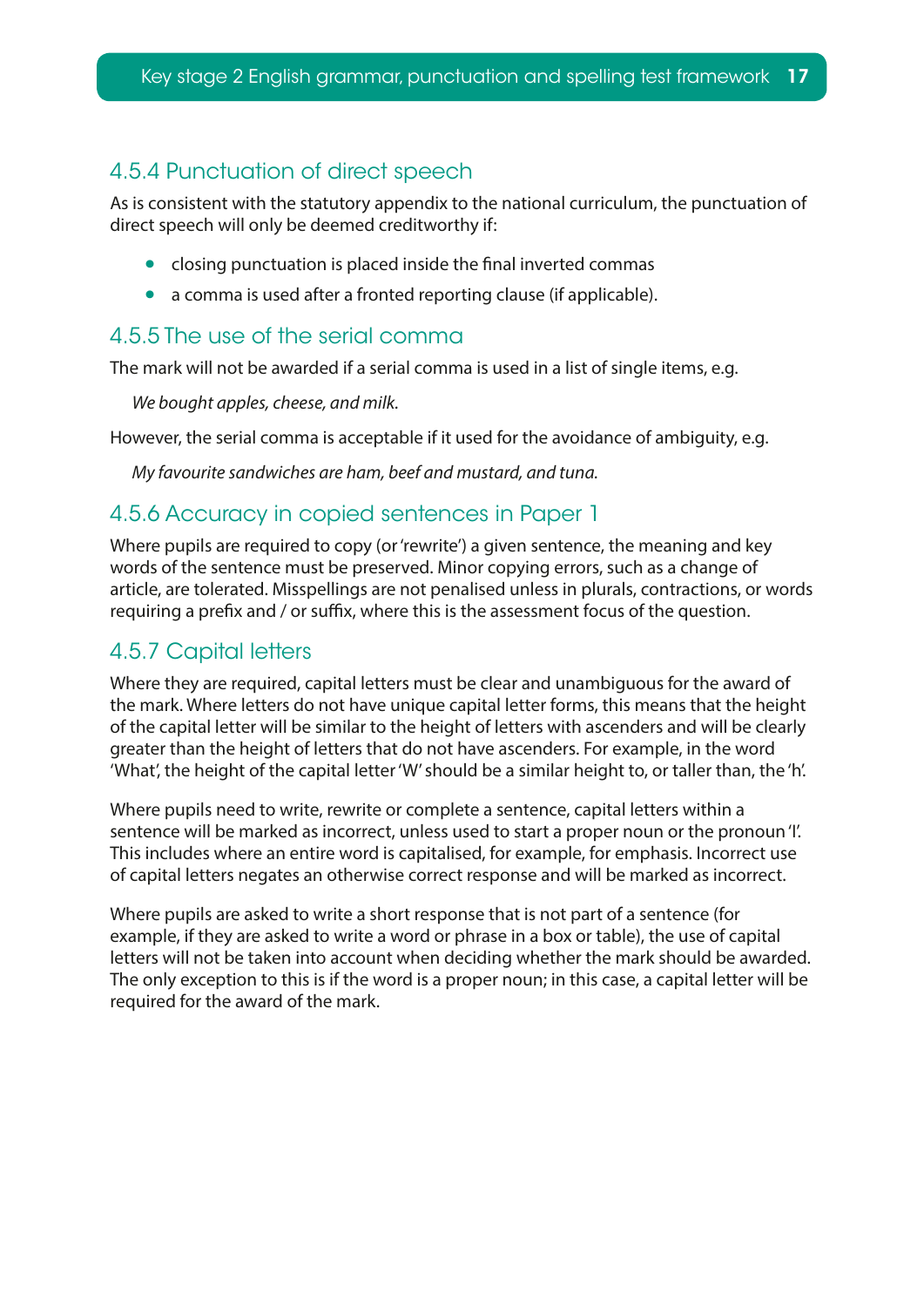# <span id="page-17-0"></span>5. Cognitive domain

The cognitive domain seeks to make the thinking skills and intellectual processes required for the key stage 2 English grammar, punctuation and spelling test explicit. Each question will be rated against the four strands of the cognitive domain listed in Table 5 below to provide an indication of the cognitive demand.

The cognitive domain will be used during test development to ensure comparability of demand as well as difficulty for tests in successive years.

| <b>Classification</b>             | <b>Description</b>                                                                                                                                                           | <b>Ratings scale</b>  |
|-----------------------------------|------------------------------------------------------------------------------------------------------------------------------------------------------------------------------|-----------------------|
| <b>Cognitive level</b>            | a three-point scale indicating the degree of<br>cognitive complexity associated with the operation<br>required by the question                                               | $1$ (low) $-3$ (high) |
| <b>Response</b><br>strategy       | a four-point scale, subcategorising the selected<br>and constructed question formats used for the test<br>according to their respective levels of demand                     | $1$ (low) $-4$ (high) |
| <b>Abstraction</b><br>rating      | a three-point scale, indicating the familiarity of<br>the question's vocabulary and context for the test<br>population                                                       |                       |
| <b>Strategy</b><br>support rating | a three-point scale, indicating the level of support<br>offered within the question and the extent to which<br>pupils need to organise and strategise their own<br>responses | $1$ (low) $-3$ (high) |

**Table 5: Cognitive classifcations**

A detailed explanation of each of the four dimensions follows in sections 5.1–5.4.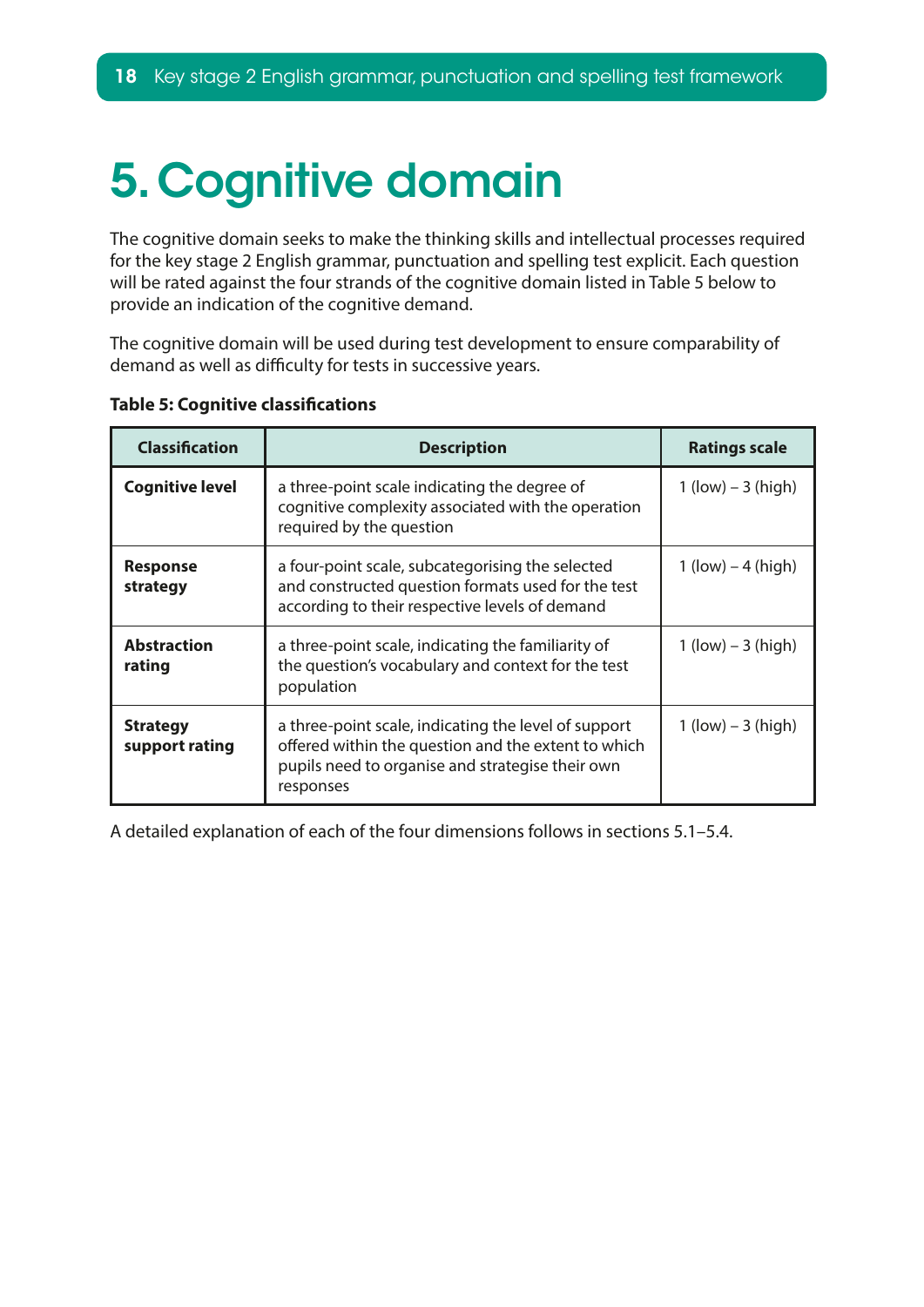<span id="page-18-0"></span>The square brackets [ ] in the following tables are used to identify examples of content in questions. These could be substituted for a range of features.

## 5.1 Cognitive level

The cognitive level is classifed within a three-point taxonomy.

#### **Table 6: Cognitive level**

| <b>Question</b><br>dimension        | <b>Knowledge and</b><br>comprehension<br>(low)                                                                                                             | <b>Application and</b><br>analysis                                                                                                                                            | <b>Synthesis and</b><br>evaluation<br>(high)                                                                                                             |
|-------------------------------------|------------------------------------------------------------------------------------------------------------------------------------------------------------|-------------------------------------------------------------------------------------------------------------------------------------------------------------------------------|----------------------------------------------------------------------------------------------------------------------------------------------------------|
| <b>Explanation</b>                  | remembers learned<br>information and<br>demonstrates an<br>understanding of the<br>facts<br>identifies linguistic<br>features and<br>understands their use | applies knowledge to<br>given linguistic contexts<br>categorises and analyses<br>examples of language                                                                         | compiles component<br>ideas or proposes<br>alternative solutions<br>makes comparisons and<br>judgements about the<br>uses of language and<br>punctuation |
| <b>Example</b><br>question<br>stems | What is the name of<br>the punctuation mark<br>below?<br>Circle two [verbs] in this<br>sentence.                                                           | Complete the sentence<br>below with an [adverb]<br>that makes sense.<br>Categorise these [types<br>of pronoun].<br>Rewrite the sentence<br>below [using Standard<br>English]. | What would be the<br>effect of replacing this<br>[full stop] with a [semi-<br>colon]?                                                                    |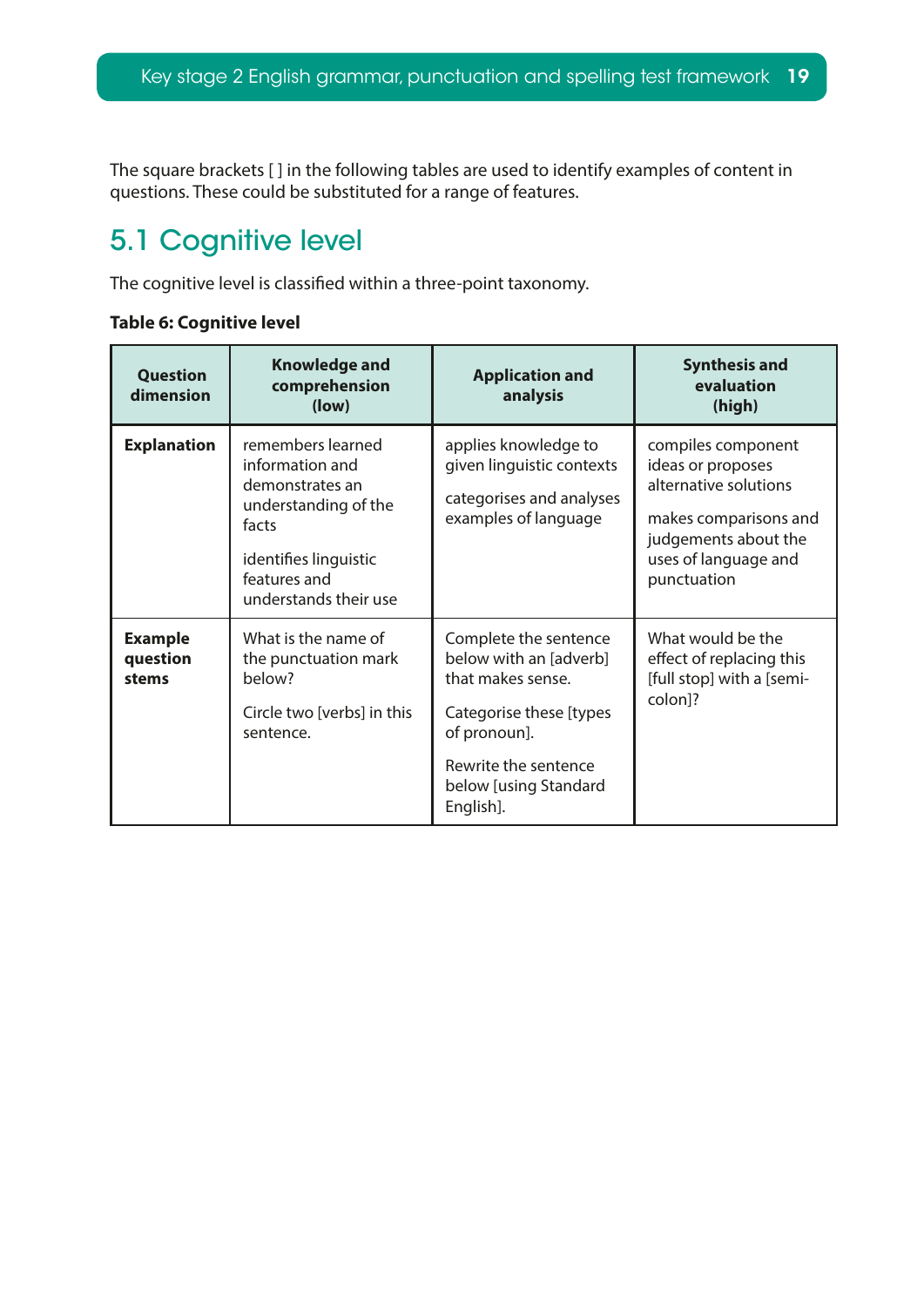## <span id="page-19-0"></span>5.2 Response strategy

The response strategy is considered within a scale that ranges from closed to extended response formats, subcategorised into a number of types.

**Table 7: Response strategy**

| <b>Response</b><br>format    | <b>Selected</b><br>response                                                                                            | <b>Constructed</b><br>response: data<br>transformation                                                                           | <b>Constructed</b><br>response:<br>prompted                                                           | <b>Constructed</b><br>response:<br>independent                                                                                           |
|------------------------------|------------------------------------------------------------------------------------------------------------------------|----------------------------------------------------------------------------------------------------------------------------------|-------------------------------------------------------------------------------------------------------|------------------------------------------------------------------------------------------------------------------------------------------|
| <b>Explanation</b>           | selecting the<br>correct response<br>or identifying<br>a feature from<br>a given field of<br>data                      | transforming<br>a given word,<br>phrase or<br>sentence                                                                           | inserting a<br>word or phrase<br>within a given<br>target sentence,<br>following a<br>specific prompt | open response,<br>without a<br>prompt or frame<br>within which to<br>write                                                               |
| <b>Example</b><br>item stems | Tick to show<br>[which sentence<br>is correctly<br>punctuated].<br>Circle all the<br>[nouns] in the<br>sentence below. | Rewrite the<br>sentence below,<br>changing it to<br>[past] tense.<br>Replace the<br>underlined<br>words with a<br>[contraction]. | Add an<br>[adjective] to<br>complete the<br>sentence.                                                 | Write a<br>statement [to<br>answer the<br>question below].<br>Explain why a<br>[pair of brackets]<br>is needed in the<br>sentence below. |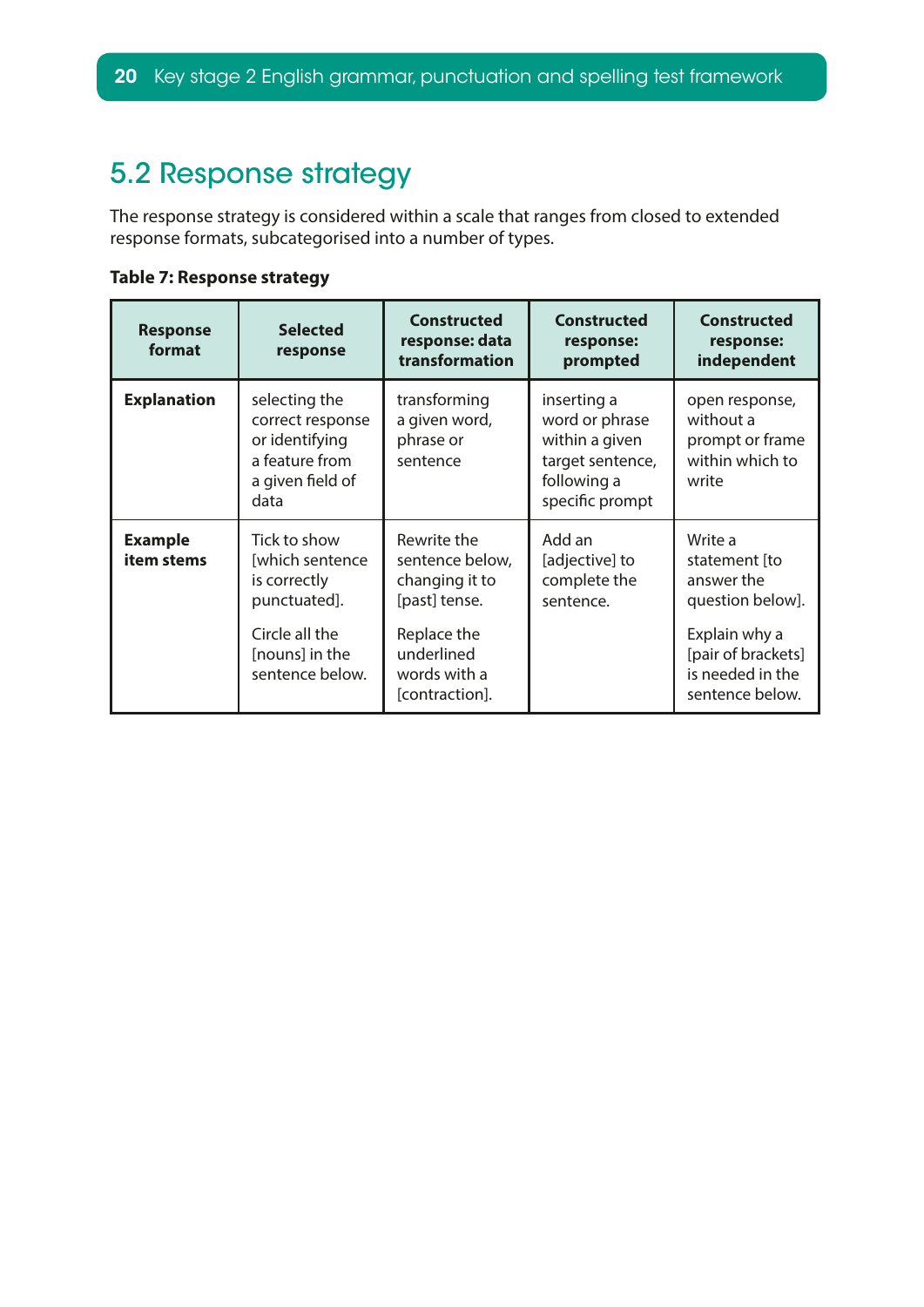## <span id="page-20-0"></span>5.3 Abstraction rating

The abstraction rating is an indicator of the familiarity of the question for the test population. It takes into account the concreteness or abstractness of the concepts involved and the likely familiarity of the vocabulary and context for the test population.

**Table 8: Abstraction rating**

| <b>Abstraction</b><br>rating                    |                                                                                                                                                             | 2                                                                                                                                                                                                                                    | З                                                                                                                                                   |
|-------------------------------------------------|-------------------------------------------------------------------------------------------------------------------------------------------------------------|--------------------------------------------------------------------------------------------------------------------------------------------------------------------------------------------------------------------------------------|-----------------------------------------------------------------------------------------------------------------------------------------------------|
| <b>Description</b>                              | The vocabulary and<br>context can reasonably<br>be assumed to be<br>highly familiar to the<br>majority of pupils<br>taking the test.                        | The vocabulary and<br>context may fall<br>outside the pupil's<br>immediate personal<br>experience, but are<br>nonetheless familiar<br>through coverage in<br>the primary national<br>curriculum, pupils'<br>literature or the media. | The vocabulary and<br>context will be the<br>least familiar and are<br>likely to be outside the<br>direct experience of<br>those sitting the tests. |
| <b>Examples of</b><br>contexts or<br>vocabulary | school-based situations<br>domestic and family<br>scenarios<br>food, animals, items of<br>clothing<br>colours<br>public transport<br>hobbies, e.g. swimming | topics covered in<br>other primary national<br>curriculum subjects,<br>e.g. science and nature,<br>significant periods of<br>history<br>visits, e.g. school<br>trips, parks, libraries,<br>transport, beaches                        | low frequency<br>spellings / vocabulary<br>appropriate adult<br>scenarios, e.g.<br>workplaces that pupils<br>rarely encounter                       |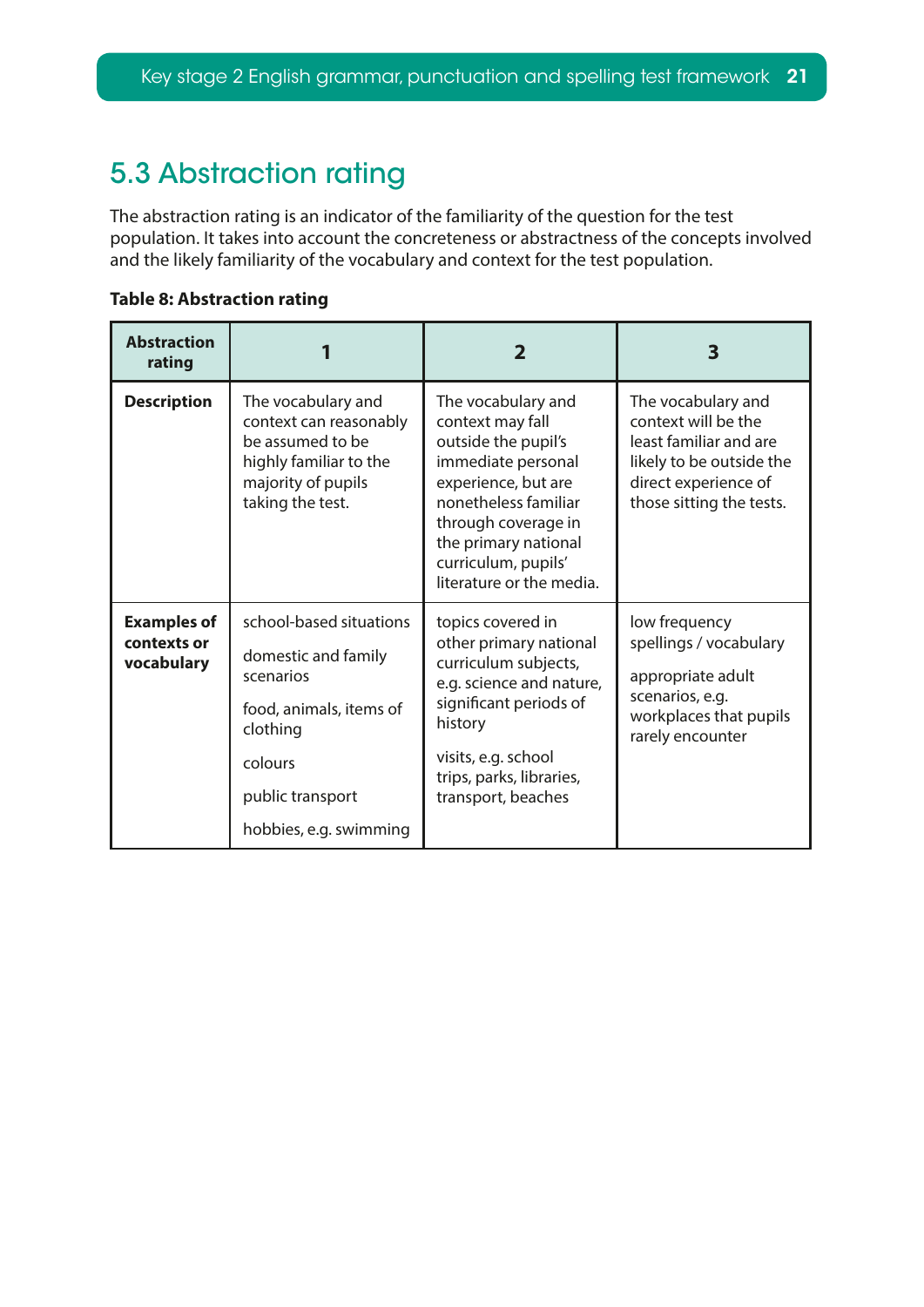## <span id="page-21-0"></span>5.4 Strategy support rating

The strategy support rating indicates the extent to which the pupil must arrive independently at an understanding of the question requirements, response method and answer format.

#### **Table 9: Strategy support rating**

| <b>Strategy</b><br>support rating |                                                                                                                                               |                                                                                                                                           |                                                                                                                                                                                                        |
|-----------------------------------|-----------------------------------------------------------------------------------------------------------------------------------------------|-------------------------------------------------------------------------------------------------------------------------------------------|--------------------------------------------------------------------------------------------------------------------------------------------------------------------------------------------------------|
| <b>Description</b>                | indicates questions<br>that provide a high<br>level of support, such<br>as by providing an<br>exemplar response<br>[that shows the<br>methodl | indicates questions<br>that provide some<br>level of support, such<br>as a target sentence<br>that contextualises the<br>pupil's response | indicates questions<br>that do not include<br>any support, and in<br>which the pupil is<br>therefore required<br>to interpret the<br>vocabulary, method<br>and expected answer<br>format independently |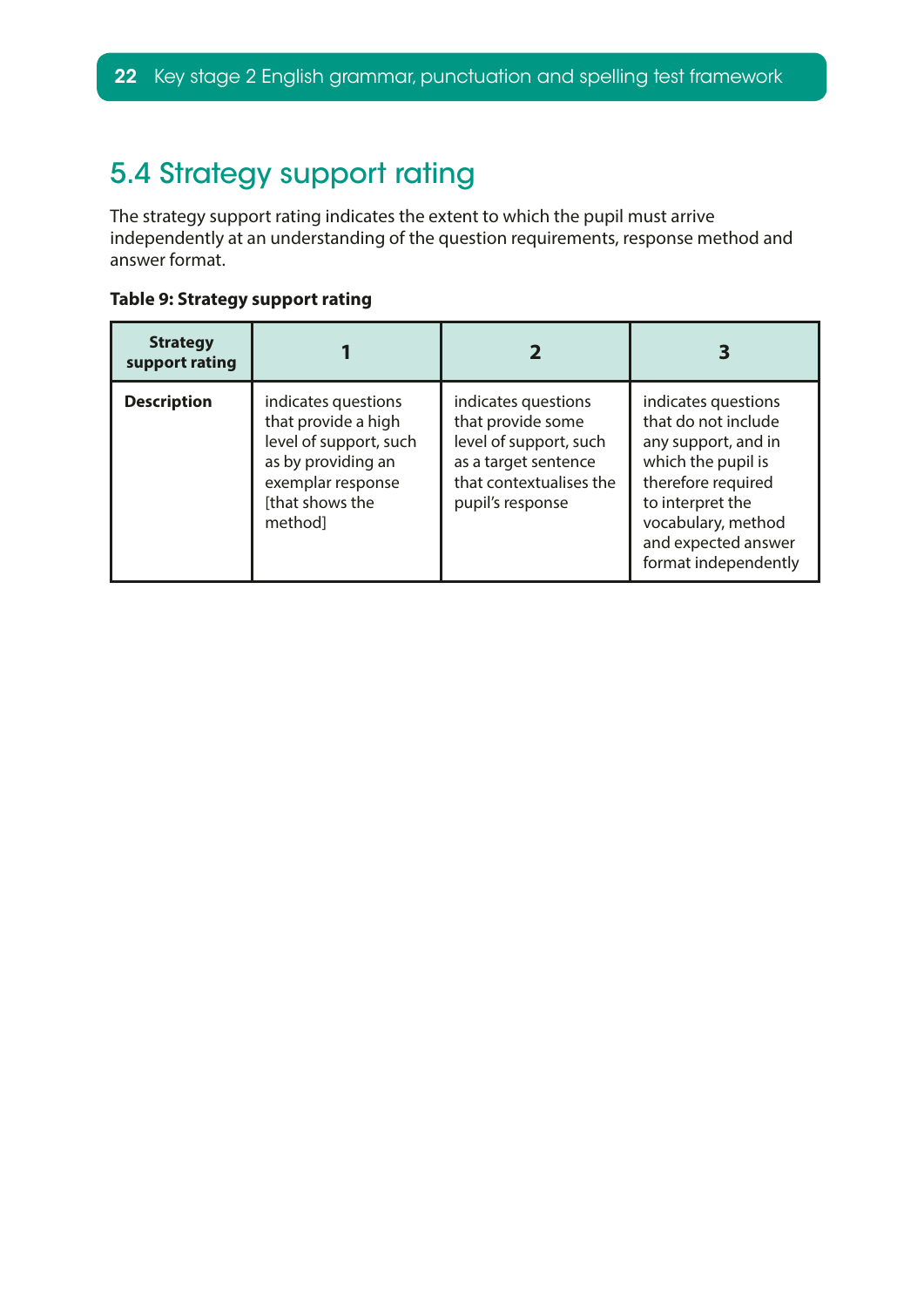# <span id="page-22-0"></span>**6. Test specification**

This section provides details of each test component.

## 6.1 Summary

The test comprises two components, which will be presented to pupils as two separate papers.

|  |  | Table 10: Format of the test |  |  |
|--|--|------------------------------|--|--|
|--|--|------------------------------|--|--|

| <b>Component</b>   | <b>Description</b>                        | <b>Number</b><br>of papers | <b>Number</b><br>of marks | <b>Timing of</b><br>component      |
|--------------------|-------------------------------------------|----------------------------|---------------------------|------------------------------------|
| Paper 1: questions | grammar,<br>punctuation and<br>vocabulary |                            | 50                        | 45 minutes                         |
| Paper 2: spelling  | spelling (20 words)                       |                            | 20                        | 15 minutes<br>(not strictly timed) |
|                    | <b>Total</b>                              | 2                          | 70                        | 60 minutes                         |

## 6.2 Breadth and emphasis

The content and cognitive domains for the English grammar, punctuation and spelling test are specifed in sections 4 and 5. The test will sample from the content domain in any given year. Although every element may not be included within each test, the full range of content detailed in this document will be assessed over time. Consolidation of the key stage 1 material is assumed within the key stage 2 programme of study and therefore material from key stage 1 may appear within the key stage 2 test. The questions in each test will be placed in an approximate order of difficulty.

The following sections show the proportion of marks attributed to each of the areas of the content and cognitive domains in a test.

### 6.2.1 Profle of content domain

Table 11 shows the proportion of marks allocated to each element of the content domain. This allocation will allow coverage of the relevant areas of the national curriculum (2014) over time. The content domain is subdivided into four elements: grammar, punctuation, vocabulary and spelling.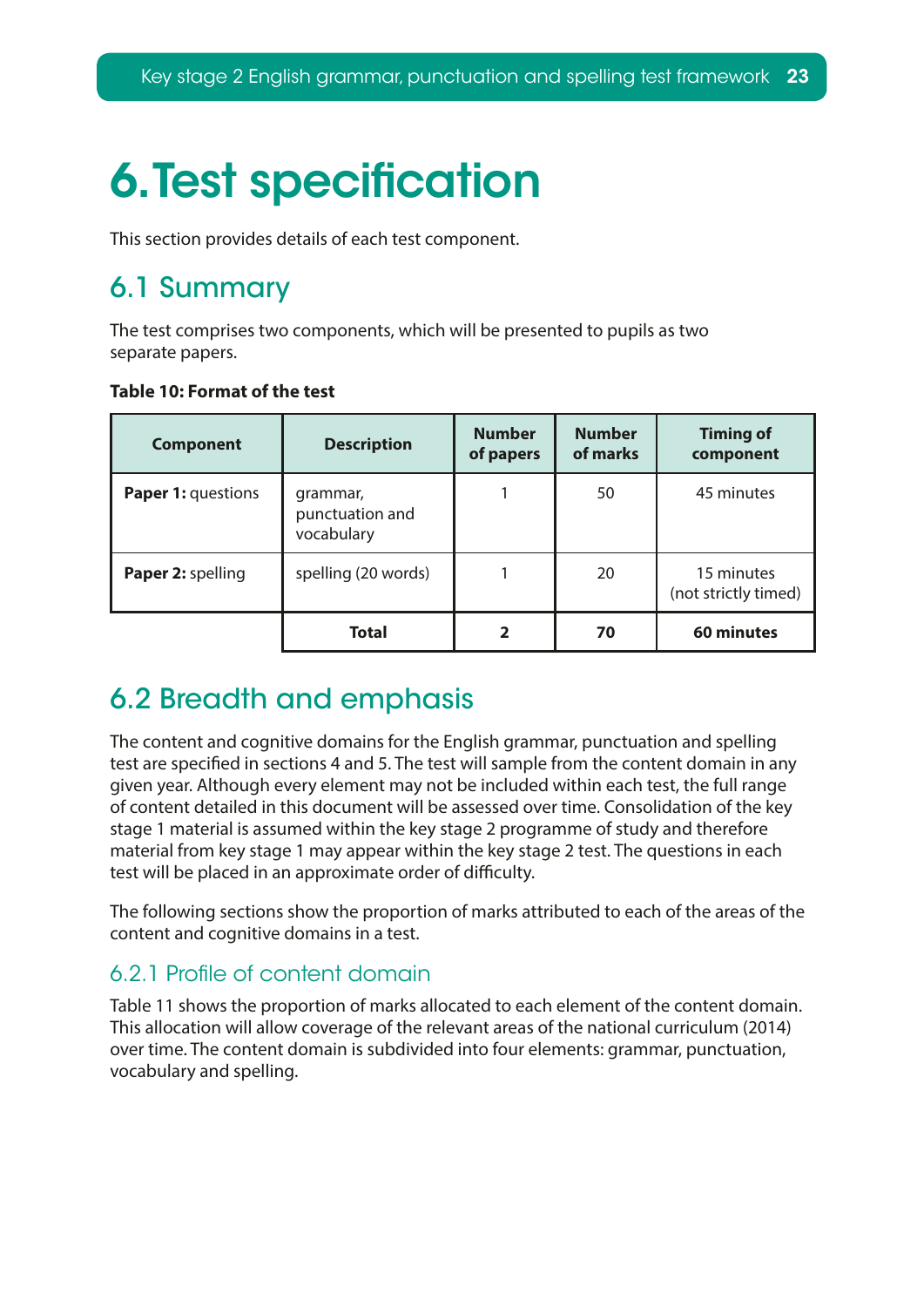| <b>Paper</b>       | <b>Content domain</b><br>reference | <b>Number</b><br>of marks | <b>Percentage</b><br>of total mark |
|--------------------|------------------------------------|---------------------------|------------------------------------|
| Paper 1: questions | grammar                            | $25 - 35$                 | 36-50%                             |
|                    | punctuation                        | $10 - 20$                 | 14-29%                             |
|                    | vocabulary                         | $3 - 7$                   | $4 - 10%$                          |
| Paper 2: spelling  | spelling                           | 20                        | 29%                                |
|                    | <b>Total</b>                       | 70                        |                                    |

|  |  |  |  |  |  | Table 11: Profile of marks by content area |
|--|--|--|--|--|--|--------------------------------------------|
|--|--|--|--|--|--|--------------------------------------------|

### 6.2.2 Profle of cognitive domain

The cognitive domain for the test is specifed in section 5. Questions in Paper 1 of the test are rated in terms of demand against each of the four strands of the cognitive domain. The content domain may be tested through questions across any combination of the four cognitive dimensions.

In Paper 1, any element of the content domain may be tested through any of the levels of cognitive demand. However, the majority of questions will be drawn from the 'knowledge and comprehension' or 'application and analysis' levels.

Any element of the content domain may be assessed through any of the subtypes of response strategy given in section 5.2. The majority of questions in any test will be selected response.

Questions from across the content range may provide pupils with strategy support at levels 1, 2, or 3 as defned in the table in section 5.4.

Question contexts will draw from abstraction levels 1 and 2 only.

In Paper 2, the majority of sentence contexts will also be drawn from abstraction levels 1 and 2. However, where low-frequency vocabulary is selected in order to test a particular spelling pattern, it may be necessary to introduce a surrounding context sentence that is less familiar to the test population; these infrequent examples will have an abstraction rating of '3' (eg phenomenon).

### 6.2.3 Question selection and organisation

Questions in Paper 1 are, as far as possible, placed in order of difficulty. The difficulty of individual questions is determined quantitatively from trialling data.

The words for the spelling task are selected from a large bank of pre-tested content. The words are selected to take account of pupils' developing ability to spell a wide range of words accurately and to apply the strategies specifed in the content domain. The words are presented in order of spelling difficulty.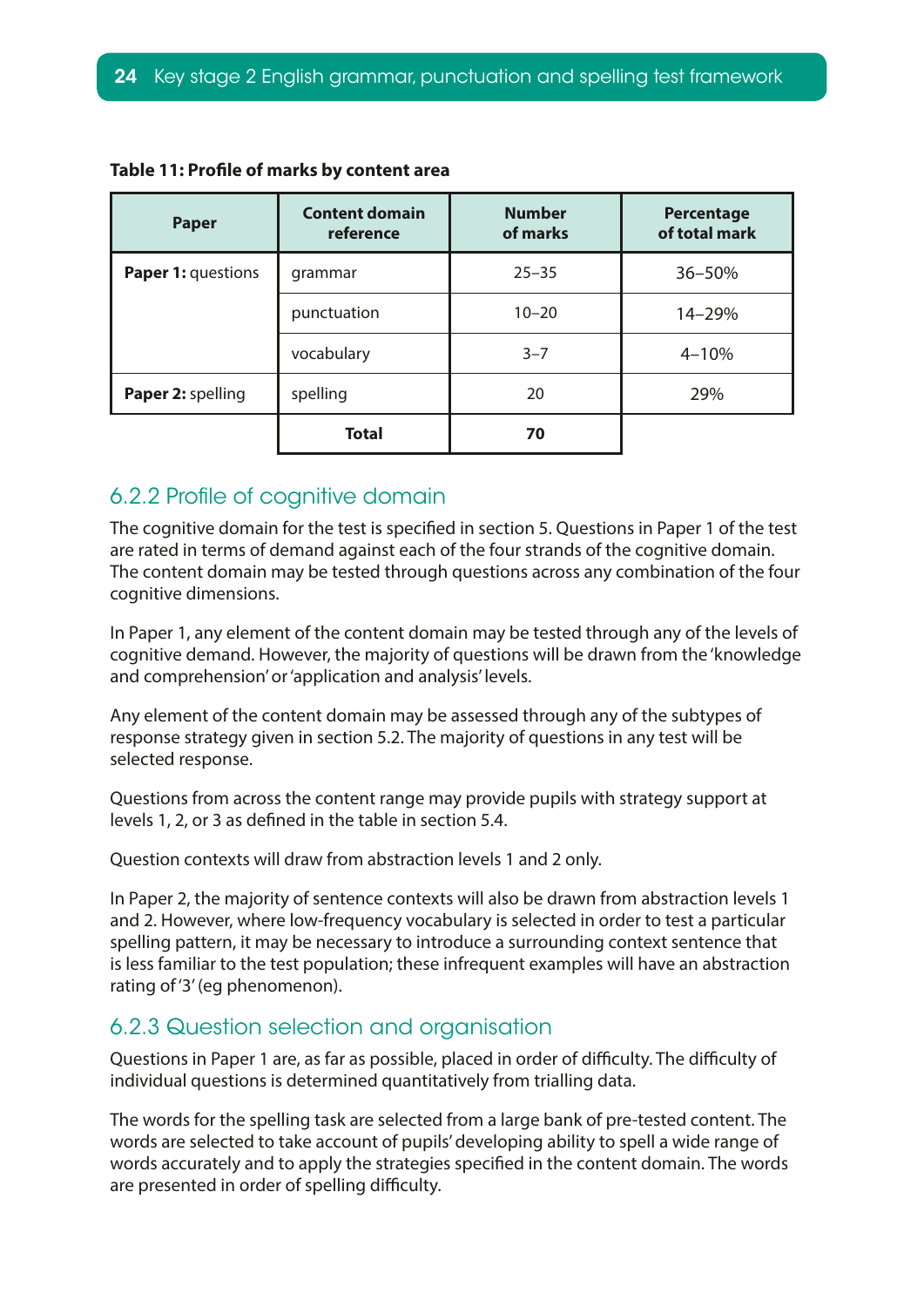<span id="page-24-0"></span>Pre-testing is used to determine how each spelling word functions statistically. Words included in the task are selected to ensure an appropriate range of difficulty so that pupils at the end of key stage 2 are able to demonstrate performance and standards are maintained.

## 6.3 Format of questions and responses

### 6.3.1 Paper 1: questions

The questions in Paper 1 of the test are categorised into two broad formats:

- **selected response** requiring selection of the correct answer
- **constructed response** requiring the pupil to write a short answer of their own within a specifed format.

The proportion of each format that will appear in any single test is given in Table 12.

#### **Table 12: Profle of marks by response strategy**

| <b>Question type</b>        | Range<br>of marks | <b>Percentage of</b><br><b>Paper 1 marks</b> |
|-----------------------------|-------------------|----------------------------------------------|
| <b>Selected response</b>    | $33 - 42$         | 66-84%                                       |
| <b>Constructed response</b> | $8 - 17$          | $16 - 34%$                                   |

These formats are further categorised into the following subtypes:

#### **Table 13: Question subtype**

| <b>Question type</b>        | <b>Rubric subtype</b>          |
|-----------------------------|--------------------------------|
| <b>Selected response</b>    | 'Identify'                     |
|                             | 'Match'                        |
| <b>Constructed response</b> | 'Complete / correct / rewrite' |
|                             | 'Write'                        |
|                             | 'Explain'                      |

In Paper 1, most responses will require only a tick, circle, line or very short written response. Some test questions do require a full sentence to be written. As the questions become harder throughout the test, these questions are more likely to appear toward the end of the paper. This allows pupils every opportunity to gain more straightforward marks easily.

The stems in Table 14 are indicative of the rubric used in live test questions for each subtype, although actual questions may difer from, and are not limited to, the examples given. The question types below can be asked using selected or constructed response types.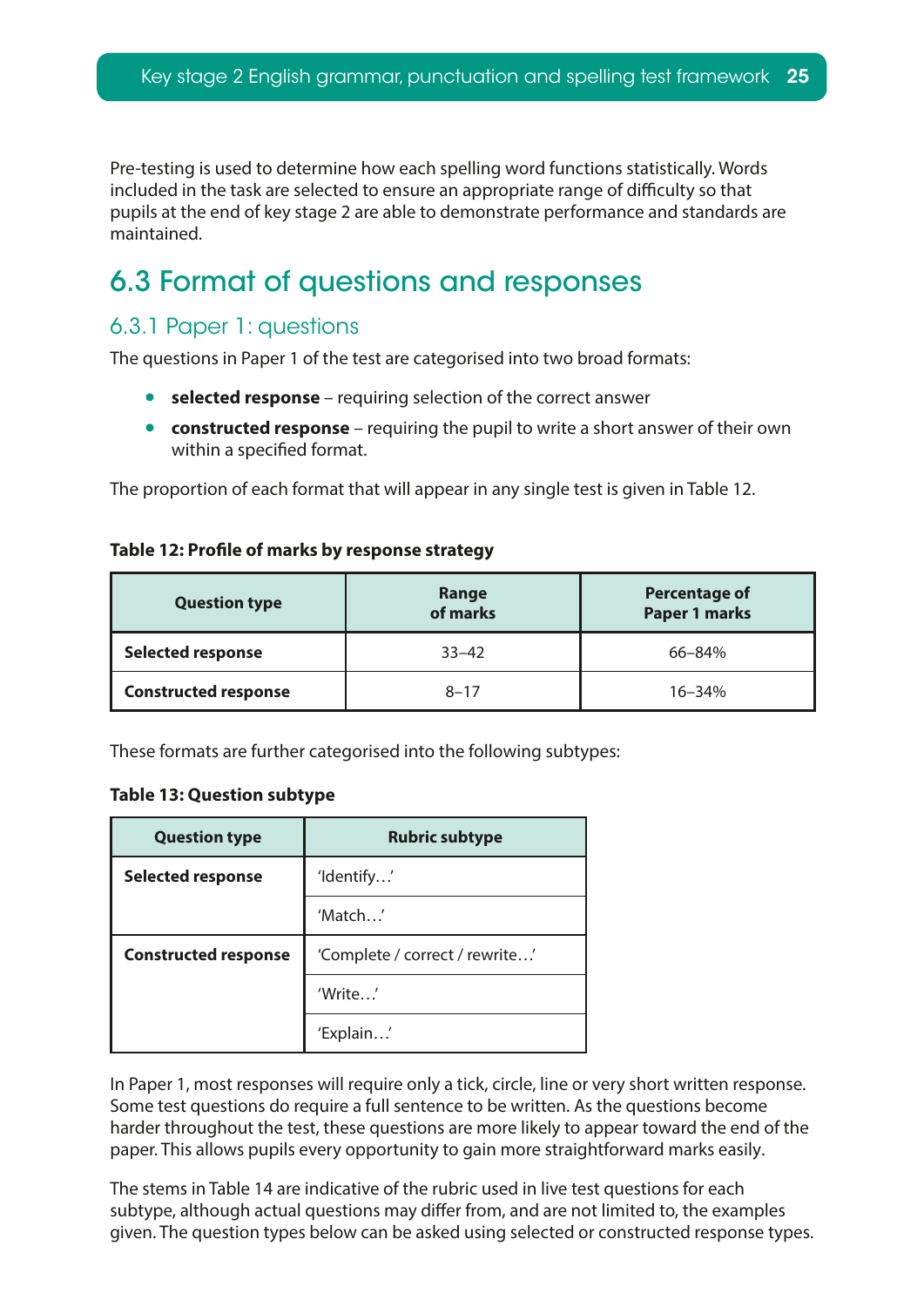| <b>Question stem type</b>       | <b>Definition</b>                                                                                                                                                                                                                                                           | <b>Common examples</b>                                                                                                                               |
|---------------------------------|-----------------------------------------------------------------------------------------------------------------------------------------------------------------------------------------------------------------------------------------------------------------------------|------------------------------------------------------------------------------------------------------------------------------------------------------|
| <b>Identify</b>                 | These questions test pupils'<br>knowledge of particular<br>terminology, language or<br>punctuation features by requiring<br>them to identify the correct<br>response from a given selection. In<br>most cases, they will have to tick,<br>underline or circle the response. | Tick one word to complete the<br>sentence below.<br>Circle all the [nouns] in the<br>sentence below.<br>Which sentence [is punctuated]<br>correctly? |
| <b>Match</b>                    | These questions require the<br>pairing of two different elements<br>printed on the page, so that the<br>pupils indicate their response by<br>drawing a line, and do not need to<br>write.                                                                                   | Draw lines to match each sentence<br>to [its type].                                                                                                  |
| Complete / correct /<br>rewrite | These questions usually require<br>pupils to insert or generate a<br>specified type of response within a<br>given structure, either to complete<br>the target sentence or to correct<br>an error within it.                                                                 | Rewrite the sentence below,<br>changing it to [past tense].<br>Copy the sentence below. Add<br>[commas] where necessary.                             |
| Write                           | These questions require pupils<br>to generate their own examples<br>of specified language, or to label<br>given language with a technical<br>term.                                                                                                                          | Write a statement [to answer the<br>question below].                                                                                                 |
| <b>Explain</b>                  | These questions require pupils<br>to express their understanding<br>of particular terminology and<br>language features by requiring<br>them to analyse and explain, in<br>their own words, how or why that<br>element is used.                                              | The sentence below has [an<br>apostrophe] missing. Explain why<br>it needs [the apostrophe].<br>Why is the [colon] used in the<br>sentence below?    |

#### <span id="page-25-0"></span>**Table 14: Question stems in Paper 1**

### 6.3.2 Paper 2: spelling

Paper 2 consists of 20 target words. Spellings will be presented within 20 distinct, contextualised sentences. The teacher / test administrator will read the words and sentences to pupils from a script.

## 6.4 Marking and mark schemes

The tests will be externally marked on screen by trained markers.

The mark schemes will give specifc guidance for the marking of each question, together with general principles to ensure consistency of marking.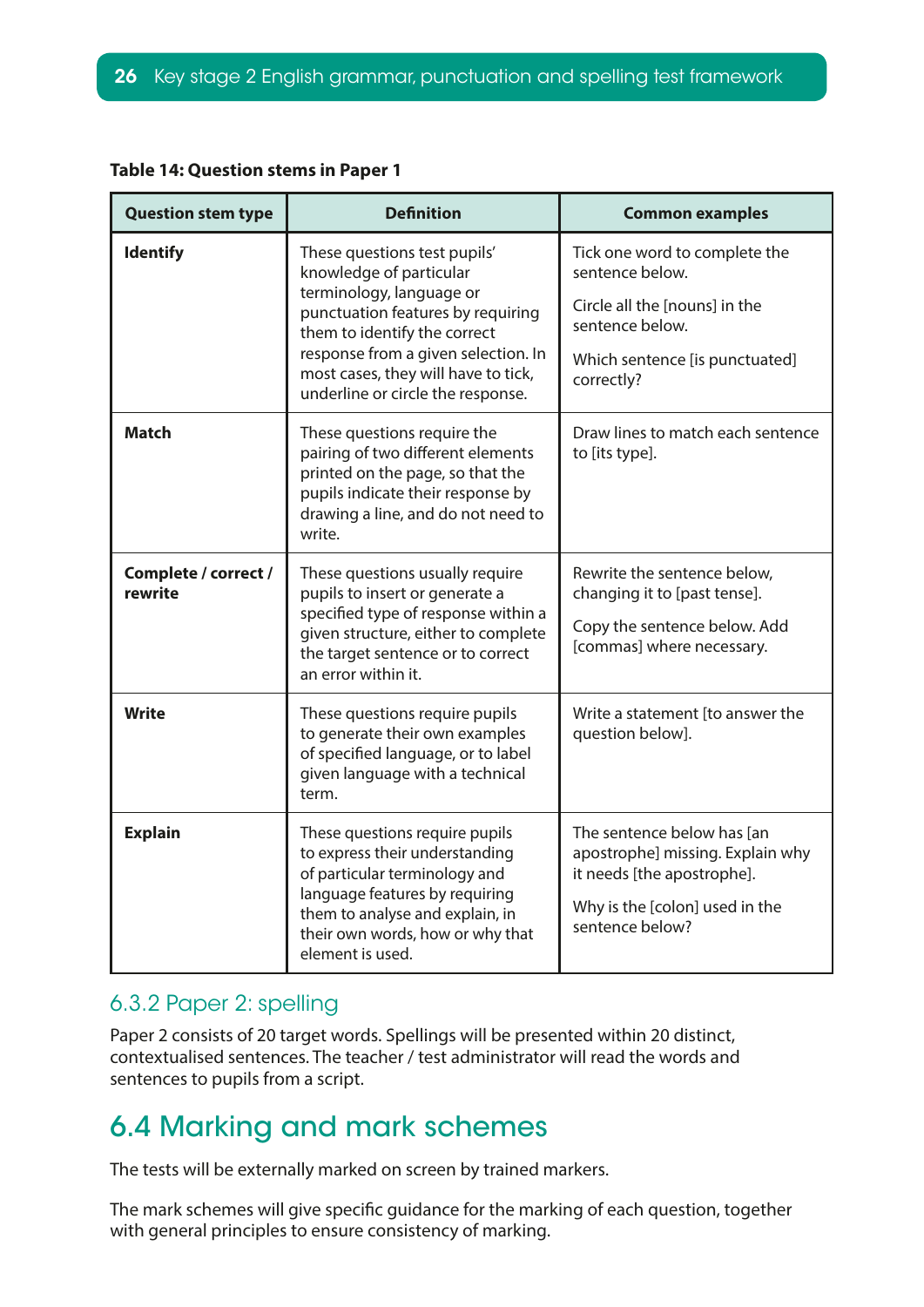<span id="page-26-0"></span>The mark schemes will provide the total number of marks available for each question and the criteria by which markers should award the marks. Where multiple correct answers are possible, examples of diferent types of correct answer will be given in the mark schemes. Where applicable, additional guidance will indicate minimally acceptable responses and unacceptable responses.

For all questions, the mark schemes will be developed during the test development process and will combine the expectations of experts with examples of pupils' responses obtained during trialling.

For multi-mark questions, if the correct answer is not reached and, therefore, full marks cannot be awarded, the mark scheme will provide details of how partial credit can be awarded.

The mark schemes will contain the following information:

- a content domain reference
- the mark allocation
- square bullets indicating the required responses or acceptable points
- round bullets exemplifying pupils' responses from the trials
- for multi-mark questions, the examples awarded higher marks will usually be placed before the examples awarded lower marks.

## 6.5 Reporting

The raw score on the test (the total marks achieved out of the 70 marks available) will be converted into a scaled score. Translating raw scores into scaled scores ensures performance can be reported on a consistent scale for all pupils. Scaled scores retain the same meaning from one year to the next. Therefore, a particular scaled score refects the same standard of attainment in one year as in the previous year, having been adjusted for any differences in difficulty of the test.

Additionally, each pupil will receive an overall result indicating whether or not he or she has achieved the required standard on the test. A standard-setting exercise will be conducted on the frst live test in 2016 in order to determine the scaled score needed for a pupil to be considered to have met the standard. This process will be facilitated by the performance descriptor in section 6.7, which defnes the performance level required to meet the standard. In subsequent years, the standard will be maintained using appropriate statistical methods to translate raw scores on a new test into scaled scores with an additional judgemental exercise at the expected standard. The scaled score required to achieve the expected standard on the test will always remain the same.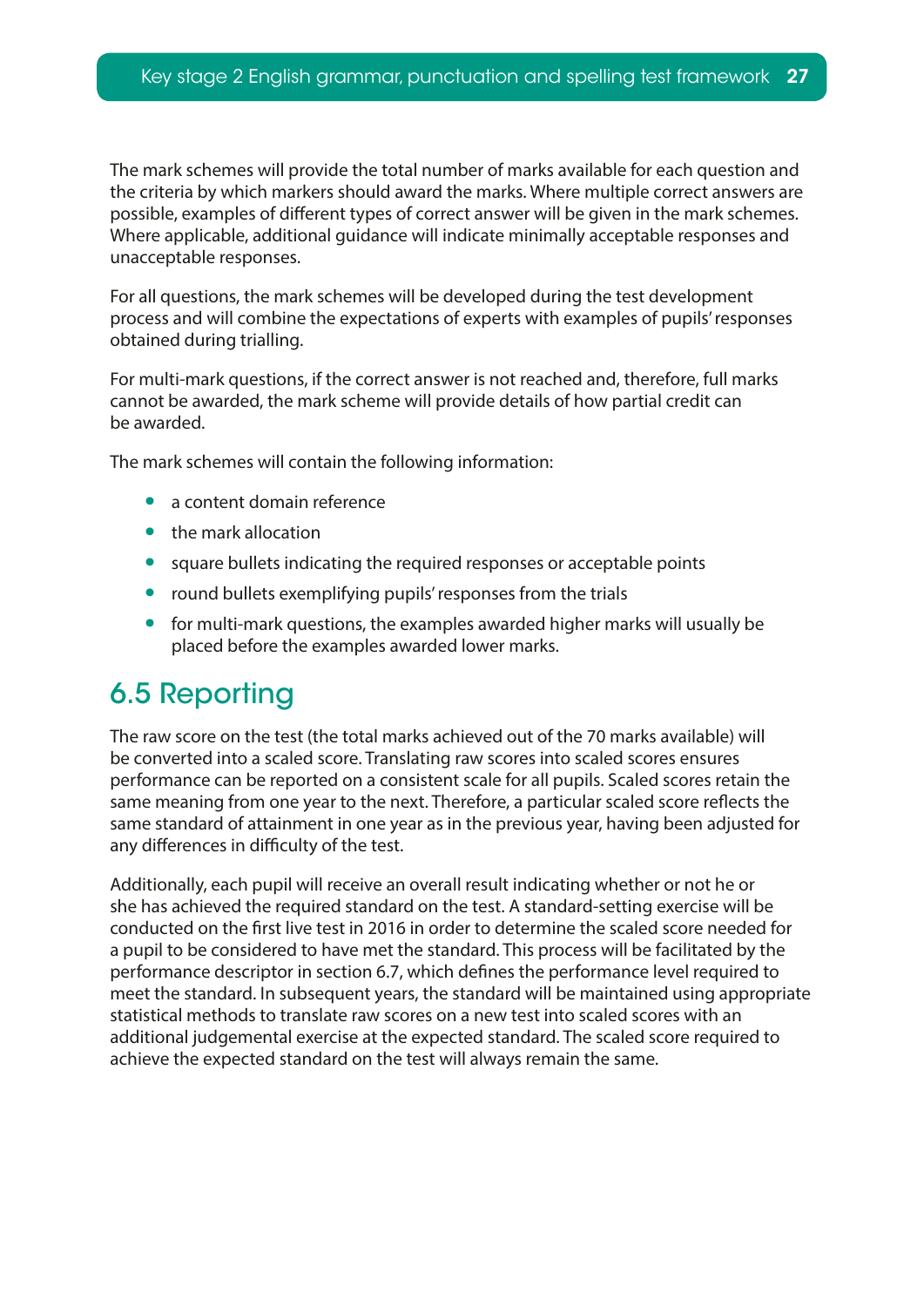## <span id="page-27-0"></span>6.6 Desired psychometric properties

While the focus of the outcome of the test will be whether a pupil has achieved the expected standard, the test must measure pupils' ability across the spectrum of attainment. As a result, the test must aim to minimise the standard error of measurement at every point on the reporting scale, particularly around the expected standard threshold.

The provision of a scaled score will aid in the interpretation of pupils' performance over time as the scaled score that represents the expected standard will be the same year-onyear. However, at the extremes of the scaled score distribution, as is standard practice, the scores will be truncated such that above or below a certain point, all pupils will be awarded the same scaled score in order to minimise the efect for pupils at the ends of the distribution, where the test is not measuring optimally.

## 6.7 Performance descriptor

This performance descriptor describes the typical characteristics of pupils whose performance in the key stage 2 tests is at the threshold of the expected standard. Pupils who achieve the expected standard in the tests have demonstrated sufficient knowledge to be well-placed to succeed in the next phase of their education, having studied the full key stage 2 programme of study in English. This performance descriptor will be used by teachers to set the standards on the new tests following their frst administration in May 2016. It is not intended to be used to support teacher assessment, since it only refects the elements of the programme of study that can be assessed in a paper-based test (see content domain in section 4).

### 6.7.1 Overview

Pupils working at the expected standard will be able to engage with all questions within the test. However, they will not always achieve full marks on each question, particularly if working at the threshold of the expected standard.

Questions will range from those requiring recall of facts to those requiring synthesis and evaluation. There will be a variety of question formats including selected response, short answer and constructed response where no strategy is provided within the question.

Question difficulty will be affected by the strands of the cognitive domain such as how abstract the task is and the extent to which support is given in the question to help pupils organise their response. This should be borne in mind when considering the remainder of this performance descriptor, since pupils working at the threshold of the expected standard may not give correct responses to all questions. This will be true even when the performance descriptor determines that a skill should be within a pupil's capacity if working at the expected standard.

The following sections describe the typical characteristics of pupils in Year 6 working at the threshold of the expected standard. It is recognised that diferent pupils will exhibit diferent strengths, so this is intended as a general guide rather than a prescriptive list.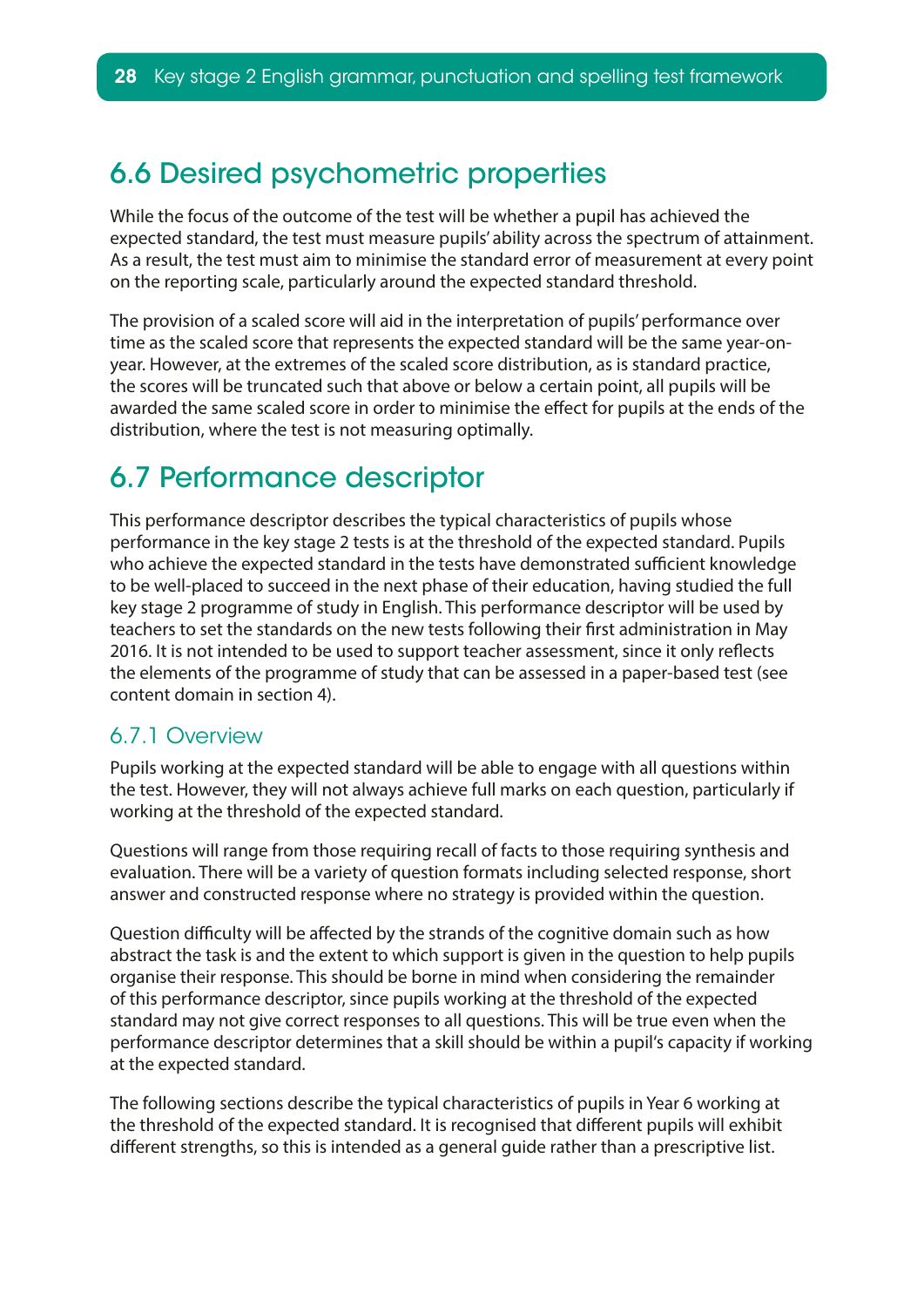### 6.7.2 Grammar and vocabulary

Pupils working at the expected standard are able to:

- demonstrate familiarity with a range of word classes, their terminology and their use: nouns, verbs, adjectives, conjunctions, pronouns, adverbs, prepositions and determiners
- recognise and write different types of sentence: statements, questions, commands and exclamations
- demonstrate familiarity with terms relating to a sentence, including subject and object
- distinguish between co-ordinating and subordinating conjunctions and use them to link clauses appropriately
- identify and use main clauses and subordinate clauses (including relative clauses) in a sentence
- identify and use expanded noun phrases for description and concision
- identify and use fronted adverbial phrases to denote time and place (e.g. *Later that day*, *I met Tina*.)
- select pronouns appropriately for clarity and cohesion (e.g. *The pupils will be visiting the activity centre. They will try all the activities it has to ofer*.)
- distinguish between formal and informal language and structures and standard and non-standard forms of English
- use Standard English when appropriate
- select and use regular and irregular verb forms that express present and past time, including the progressive and perfect forms (e.g. *We are hoping to win. I had swum across the lake*.)
- choose tenses accurately and mostly consistently
- ensure correct subject-verb agreement
- identify and use the active and passive verb forms
- identify modal verbs to express future time and degrees of possibility (e.g. *I might go to the park. They should be home soon*.)
- identify, form and expand contractions accurately
- select appropriate synonyms and antonyms for a wide range of words
- $\bullet$  use prefixes and suffixes to change the meaning of words, for example, to change words into diferent word classes
- recognise and use words from the same word families.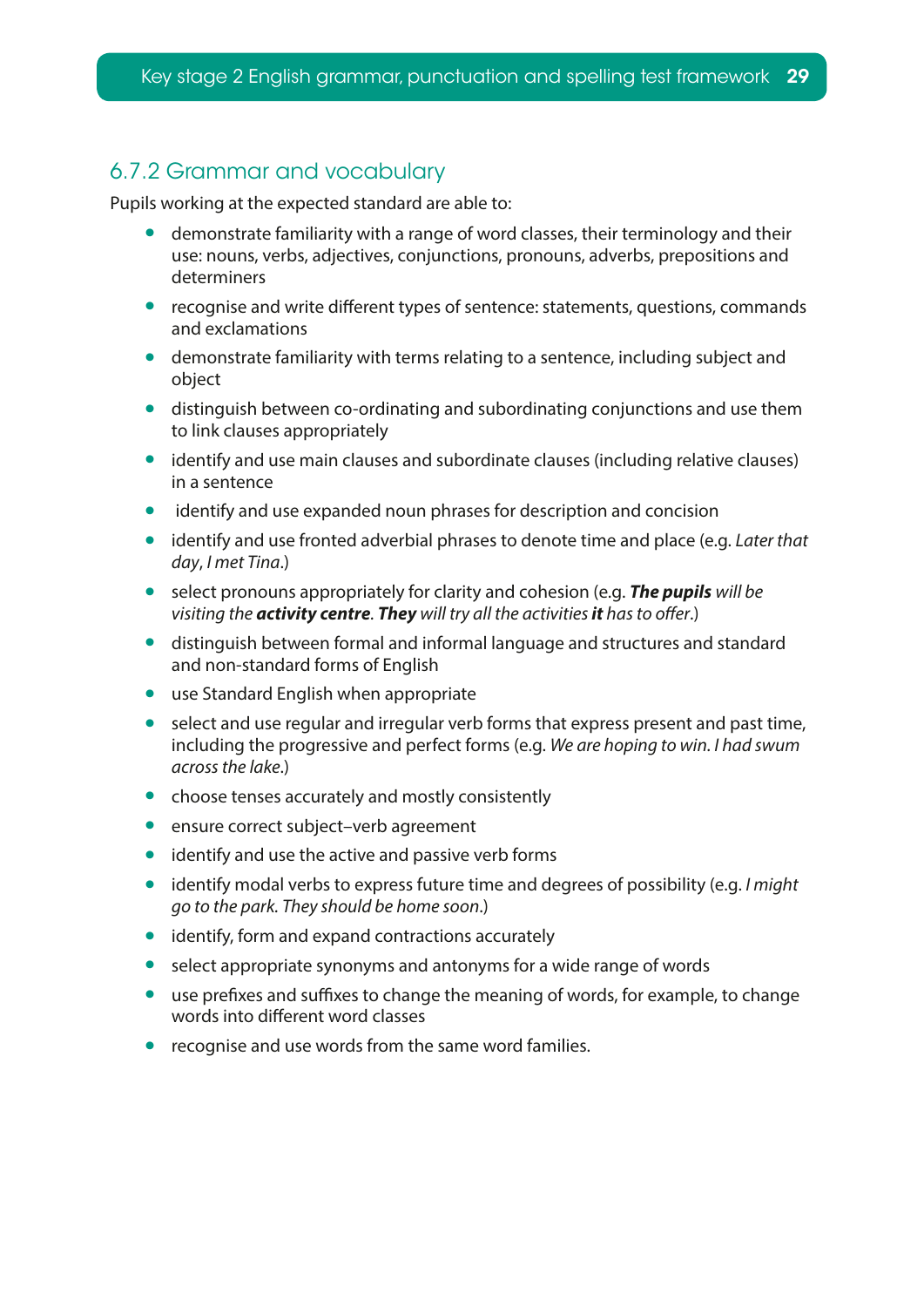### 6.7.3 Punctuation

Pupils working at the expected standard are able to:

- demarcate sentences accurately, using capital letters and full stops, question marks or exclamation marks as appropriate
- use commas to mark clauses or phrases, including fronted adverbials (e.g. *The cottage, which had a blue door, looked warm and cosy. Despite these facts, people choose to eat unhealthy food*.), usually consistently
- use inverted commas to denote speech and place these correctly in relation to internal punctuation
- use apostrophes correctly for omission and singular possession, and mostly accurately for plural possession
- identify and use punctuation to indicate parenthesis
- identify and use, with some consistency, colons, semi-colons, single dashes and hyphens.

### 6.7.4 Spelling

Pupils working at the expected standard are able to spell both monosyllabic and polysyllabic words accurately, including common exception words, common homophones and near-homophones.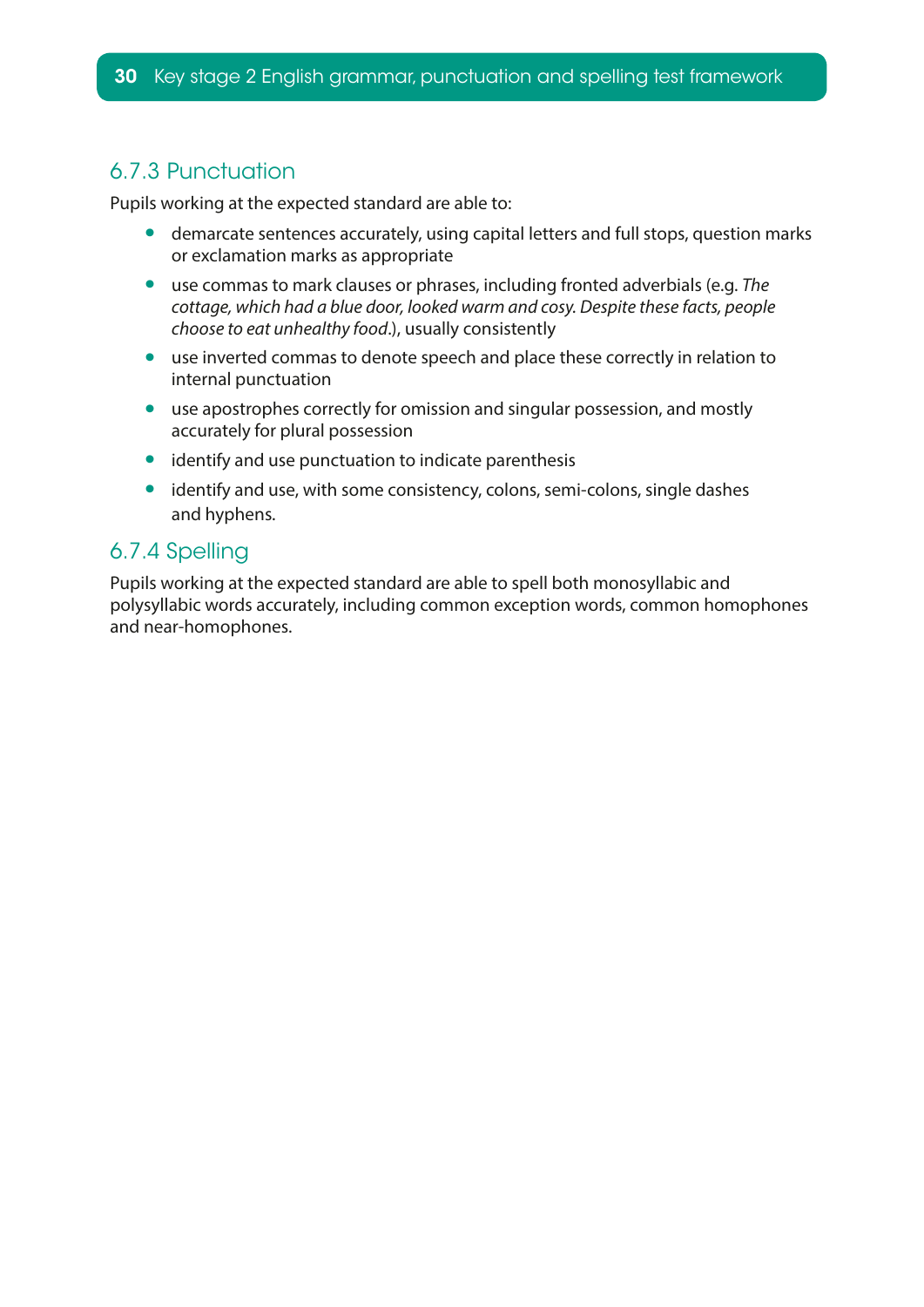# <span id="page-30-0"></span>7. Diversity and inclusion

The Equality Act 2010 sets out the principles by which national curriculum assessments and associated development activities are conducted. During the development of the tests, STA's test development division will make provision to overcome barriers to fair assessment for individuals and groups wherever possible.

National curriculum tests will also meet Ofqual's core regulatory criteria. One of the criteria refers to the need for assessment procedures to minimise bias: 'The assessment should minimise bias, diferentiating only on the basis of each learner's ability to meet national curriculum requirements' (Regulatory framework for national assessment, published by Ofqual 2011).

The end of key stage 2 English grammar, punctuation and spelling test should:

- use appropriate means to allow all pupils to demonstrate their skills in grammar, punctuation, vocabulary and spelling
- provide a suitable challenge for all pupils and give every pupil the opportunity to achieve as high a standard as possible
- provide opportunities for all pupils to achieve, irrespective of gender, disability or special educational need, social, linguistic or cultural backgrounds
- use materials that are familiar to pupils and for which they are adequately prepared
- not be detrimental to pupils' self-esteem or confdence
- be free from stereotyping and discrimination in any form.

The test development process uses the principles of universal design, as described in the 'Guidance on the principles of language accessibility in national curriculum assessments' (New language accessibility guidance, published by Ofqual 2012).

In order to improve general accessibility for all pupils, where possible, questions will be placed in order of difficulty. As with all national curriculum tests, attempts have been made to make the question rubric as accessible as possible for all pupils, including those who experience reading and processing difficulties, and those for whom English is an additional language, while maintaining an appropriate level of demand to adequately assess the content. This includes applying the principles of plain English and universal design wherever possible, conducting interviews with pupils, and taking into account feedback from expert reviewers.

For each test in development, expert opinions on specifc questions are gathered, for example, at inclusion panel meetings, which are attended by experts and practitioners from across the felds of disabilities and special educational needs. This provides an opportunity for some questions to be amended or removed in response to concerns raised.

Issues likely to be encountered by pupils with specific learning difficulties have been considered in detail. Where possible, features of questions that lead to construct irrelevant variance (for example, question formats and presentational features) have been considered and questions have been presented in line with best practice for dyslexia and other specifc learning difficulties.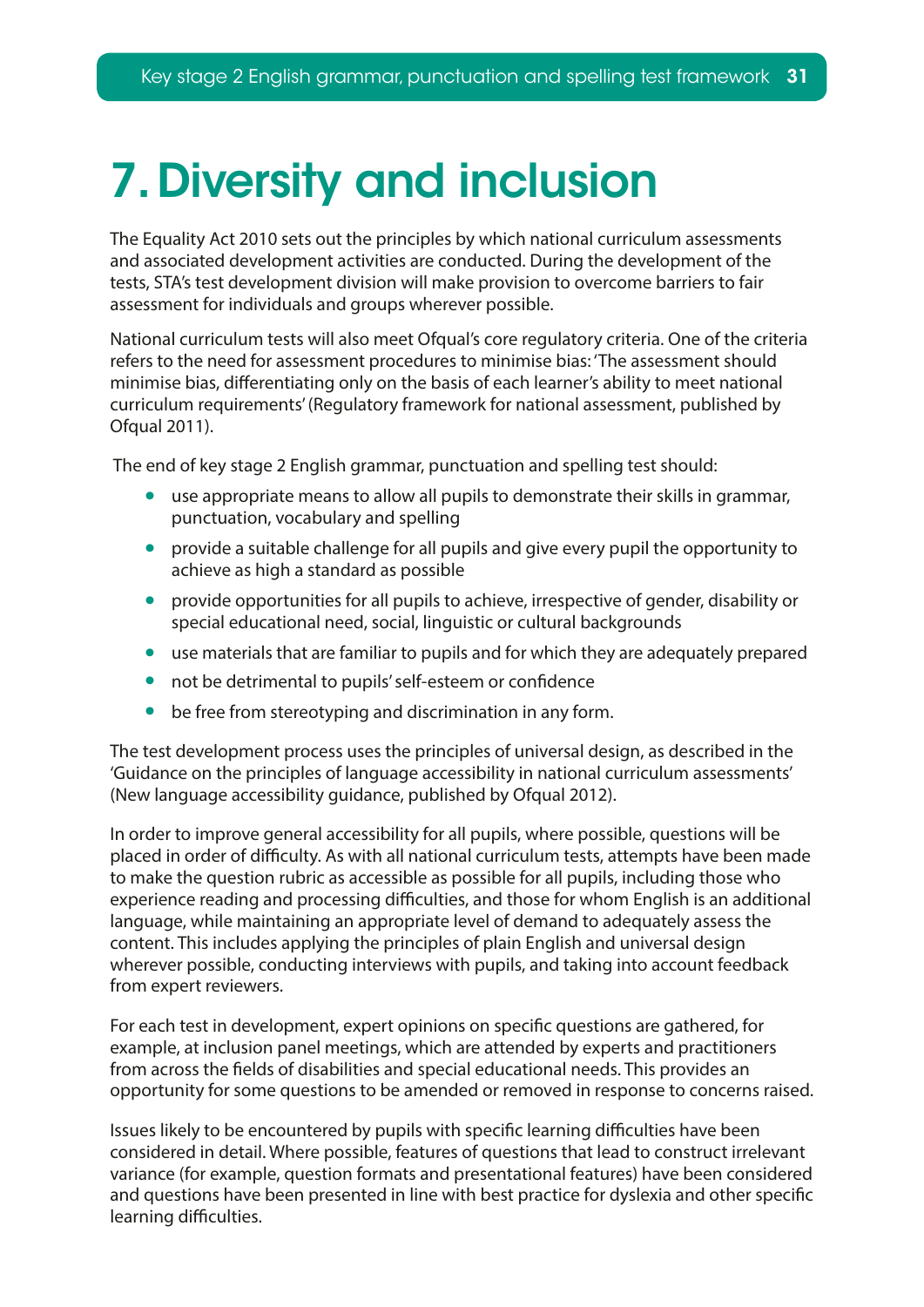## <span id="page-31-0"></span>7.1 Access arrangements

The full range of access arrangements applicable to key stage 2 assessments as set out in the ARA will be available to eligible pupils as required.

## 7.2 Pupils with English as an additional language (EAL)

Pupils with English as an additional language should be registered for the national curriculum tests. If a pupil's limited ability to communicate in English means that he or she is unable to access the test, then they will be working below the level of the English tests and should not take them, as set out in the ARA.

## 7.3 Compensatory marks

Compensatory marks for spelling will be available for eligible pupils. Consistent with the ARA, these will be based on the mean average scores that pupils achieved during live administration.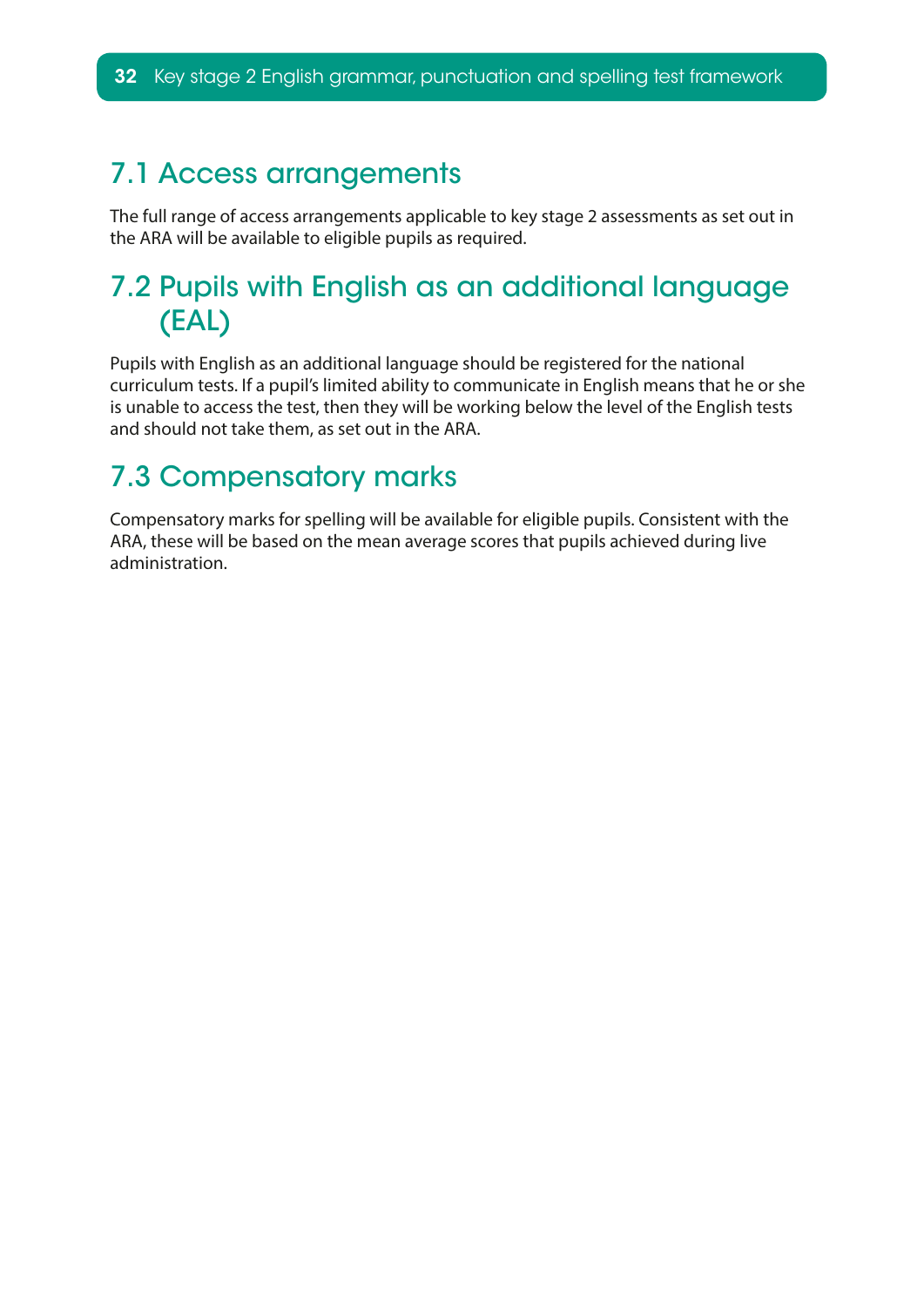## <span id="page-32-0"></span>Appendix: Glossary of terminology used in the test framework

| cognitive domain                          | Cognitive processes refer to the thinking skills and intellectual<br>processes that occur in response to a stimulus. The cognitive domain<br>makes explicit the thinking skills associated with an assessment.                                                                                                                |
|-------------------------------------------|-------------------------------------------------------------------------------------------------------------------------------------------------------------------------------------------------------------------------------------------------------------------------------------------------------------------------------|
|                                           | The cognitive domain, as shown in this framework, also identifies<br>other factors that may influence the difficulty of the questions.                                                                                                                                                                                        |
| component                                 | A section of a test, presented to pupils as a test paper or test<br>booklet is called a component. Some tests may have two or more<br>components that each pupil needs to sit to complete the test.                                                                                                                           |
|                                           | The English grammar, punctuation and spelling test comprises two<br>components.                                                                                                                                                                                                                                               |
| construct irrelevant<br>variance          | Construct irrelevant variance is the variation in pupils' test scores<br>that does not come from their knowledge of the content domain. It<br>can result in pupils gaining fewer marks than their knowledge would<br>suggest or lead to the award of more marks than their knowledge<br>alone would deserve.                  |
|                                           | The former can occur, for example, when questions in a mathematics<br>test also unintentionally measure reading ability. The latter often<br>occurs when unintended clues within questions allow pupils to<br>answer correctly without having the required subject knowledge.                                                 |
| content domain                            | The body of subject knowledge to be assessed by the test                                                                                                                                                                                                                                                                      |
| distribution                              | The range of possible scaled scores                                                                                                                                                                                                                                                                                           |
| domain                                    | The codified definition of a body of skills and knowledge                                                                                                                                                                                                                                                                     |
| mark scheme                               | The document explaining the creditworthy responses or the criteria<br>that must be applied to award the mark for a question in the test                                                                                                                                                                                       |
| national curriculum<br>programme of study | The national curriculum programme of study is the statutory<br>description of subject knowledge, skills and understanding for a<br>given key stage. The key stage 1 and 2 programmes of study are<br>published online at:<br>https://www.gov.uk/government/publications/national-curriculum-<br>in-england-primary-curriculum |
| performance<br>descriptor                 | A performance descriptor is a description of the typical<br>characteristics of pupils working at a particular standard. For these<br>tests, the performance descriptor will characterise the minimum<br>performance required to be working at the appropriate standard for<br>the end of the key stage.                       |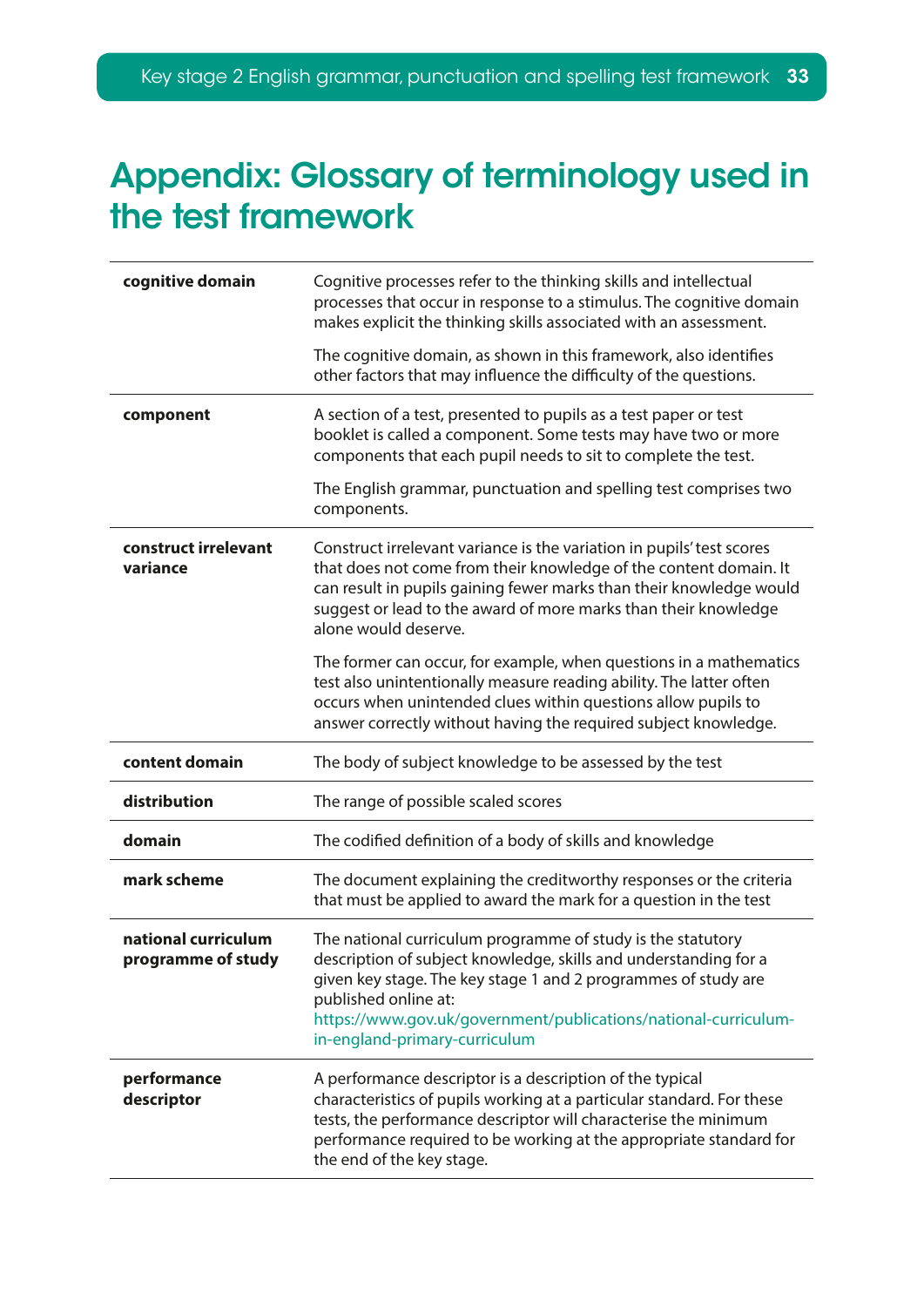<span id="page-33-0"></span>

| raw score                        | A raw score is the unmodified score achieved on a test, following<br>marking. In the case of these tests it is the total marks achieved.                                                                                                                                                                                                                                                                                                                            |
|----------------------------------|---------------------------------------------------------------------------------------------------------------------------------------------------------------------------------------------------------------------------------------------------------------------------------------------------------------------------------------------------------------------------------------------------------------------------------------------------------------------|
|                                  | For example, if a pupil scores 27 out of 60 possible marks, the raw<br>score is 27. Raw scores are often then converted to other measures<br>such as percentile ranks, standardised scores or grades.                                                                                                                                                                                                                                                               |
| scaled score                     | A score which has been translated from a raw score into a score on a<br>fixed, defined scale is a scaled score. This allows performance to be<br>reported on a consistent scale for all pupils, which retains the same<br>meaning from one year to the next. Therefore, a particular scaled<br>score reflects the same level of attainment in one year as in the<br>previous year, having been adjusted for any differences in difficulty<br>of the specific tests. |
| standard                         | The required level of attainment in order to be classified into a<br>particular performance category                                                                                                                                                                                                                                                                                                                                                                |
|                                  |                                                                                                                                                                                                                                                                                                                                                                                                                                                                     |
| standard error of<br>measurement | The standard error of measurement is a reliability estimate that<br>allows the user to determine a confidence interval around a test<br>score. It is a measure of the distribution of scores that would be<br>attained by a pupil had that pupil taken the test repeatedly under<br>the same conditions.                                                                                                                                                            |
| standard setting                 | The process of applying the standard to a particular test to<br>determine the score required for a pupil to be classified within a<br>particular performance category                                                                                                                                                                                                                                                                                               |
| test framework                   | A document that sets out the principles, rationale and key<br>information about the test, and containing a test specification                                                                                                                                                                                                                                                                                                                                       |
| test specification               | A detailed description of what is to be included in a test in any single<br>cycle of development                                                                                                                                                                                                                                                                                                                                                                    |

# **References**

Independent review of key stage 2 testing, assessment and accountability (2011), Lord Bew. www.gov.uk/government/collections/key-stage-2-ks2-testing-review